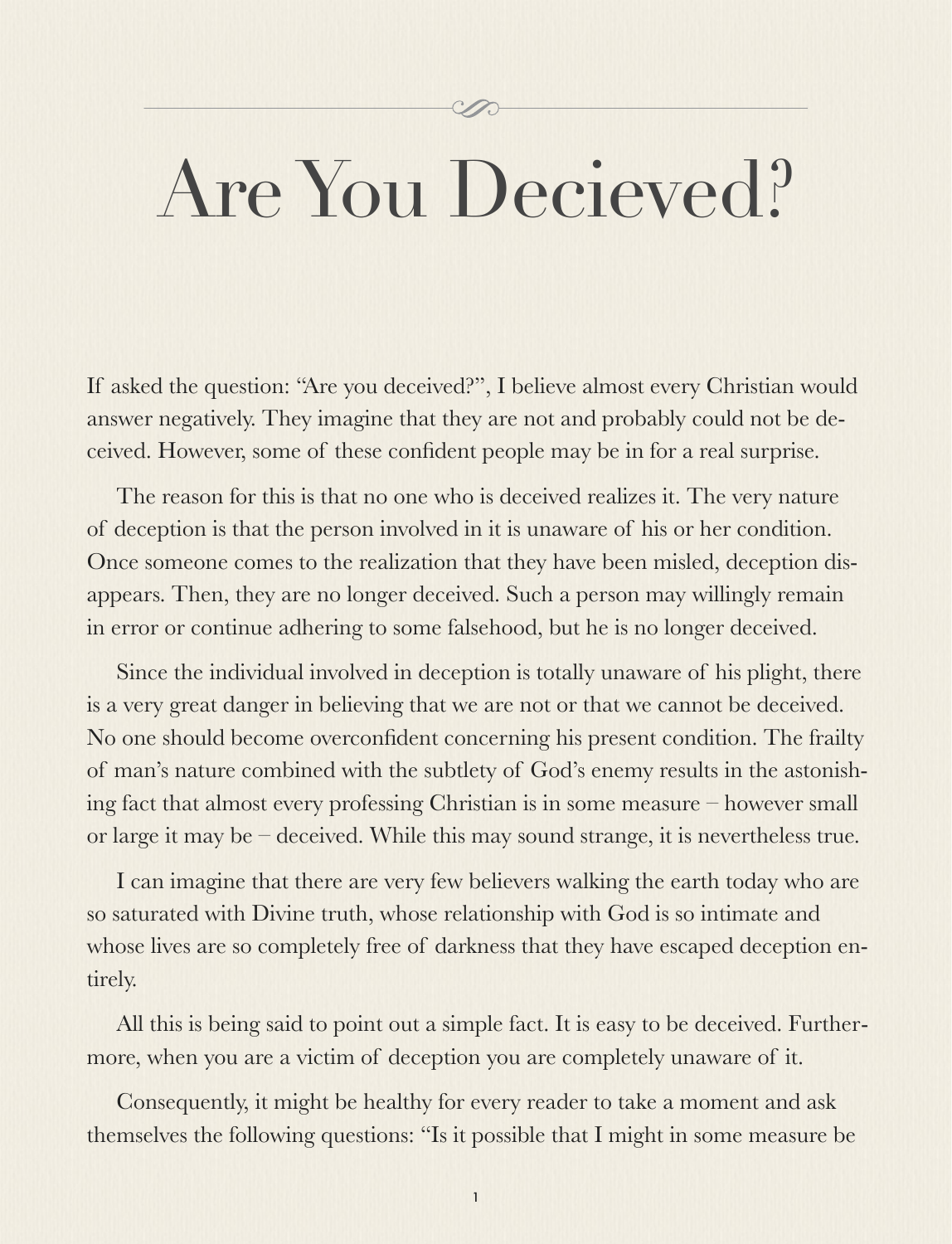deceived?" "Could there be some hidden misconception working in my life of which I am totally unaware?" "Is it conceivable that the devil has some strongholds in my heart about which I know nothing?" And, "If there are such undesirable influences present, how can I become free from them?"

Ultimately, the only thing which can expose our deception and liberate us from it is the light of God. Jesus promised His followers that they would not walk in darkness but have the "light of life" (Jn 8:12). If we are deceived it is because we are still living in darkness; there are some areas of our heart which have not been illuminated by God. It is here that the devil and his agents work without our knowledge. However, once the light of Jesus dawns within us and exposes the darkness, its power is removed. Once we see how we have been misled, we are no longer under the dominion of it. In Jesus Christ, we have the power to overcome the enemy.

One reason that so many believers are still in his grasp is that they have not yielded their life wholly to God and thereby received enough of His light to show them where they are ensnared.

With all this in mind, we will be examining a few of the more common deceptions which are at work in today's Christian community.

# ONE COMMON DECEPTION

We live today in an unusual time, from a biblical point of view. Today, many Christians own one or more Bibles. They have in their hands a marvelous compilation of the words and purposes of God.

In times past, things were different. Before the invention of the printing press, the availability of biblical manuscripts was very limited. They needed to be copied by hand. Further, much of the population of the world in those times was illiterate. Even if everyone had had a copy of the scriptures, they could not have read it.

This modern availability of the Bible is a tremendous blessing. It has made the revelations of God accessible to almost everyone. Those who take the time to read and meditate upon these God-given words, have the privilege of being able to re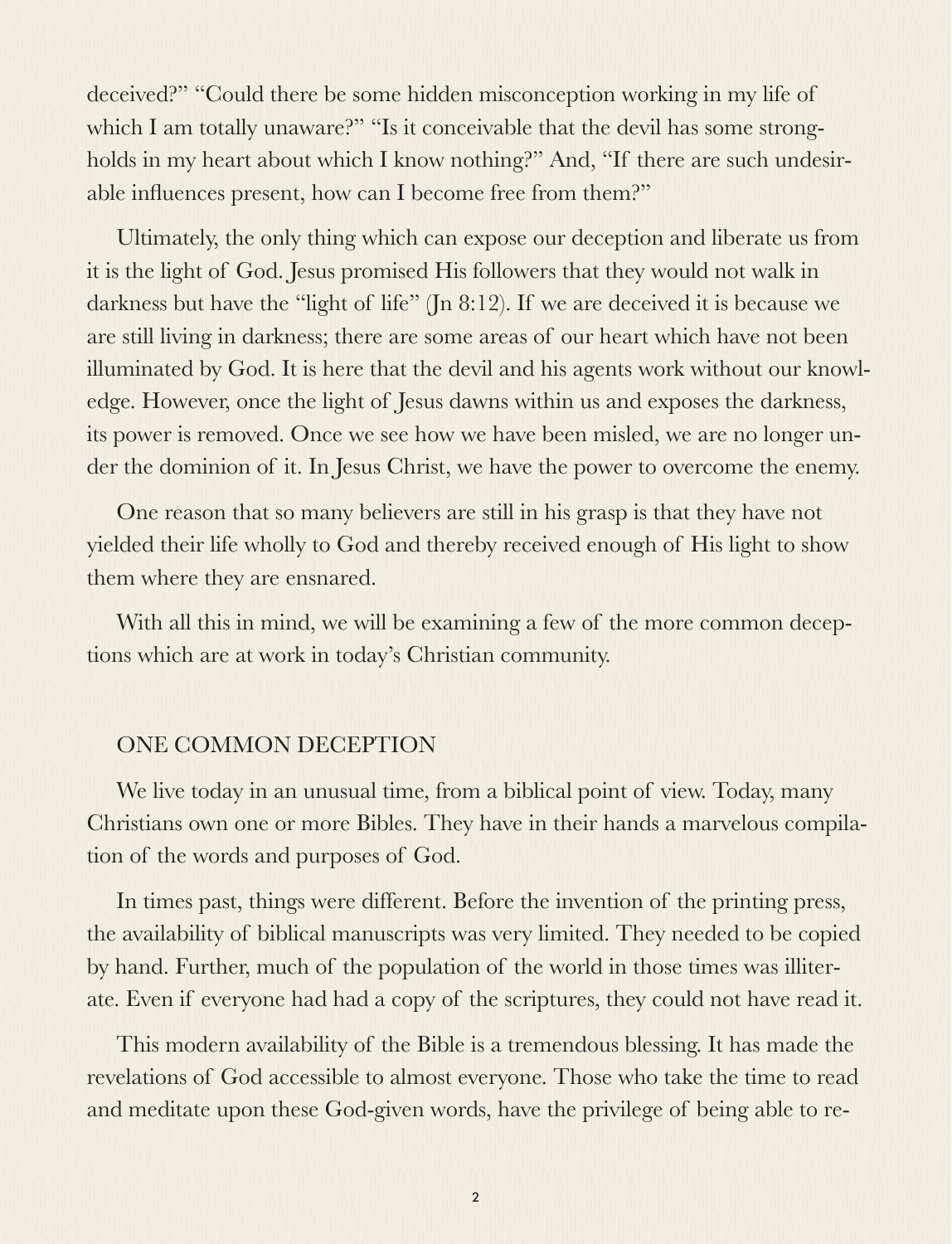ceive understanding concerning God's person and His eternal purposes with much more ease and convenience.

However, there is a danger here of which many are unaware. Due to this availability of the scriptures, it has become easy for man to approach the Word of God from a merely human standpoint. It is all too possible for men and women to try to understand the Bible mentally.

Through study, research and reasoning, they can come to many conclusions concerning what God has written. Further, they begin to confide in, and conduct their lives according to, this mental analysis instead of following a living God.

Thus their human understanding of the Bible becomes their guide in the place of Jesus. As incredible as this may seem, many today substitute knowledge of the Bible for a genuine, intimate relationship with Jesus Christ Himself. In this way, they have been deceived.

In times past, things were quite different. Those who believed in Jesus were pressed to learn to know Him personally and intimately so that they could follow Him. Since most did not have the scriptures immediately available, they needed to learn how to hear from, follow and obey God Himself. It is easy to understand that the early believers and many disciples through the ages, could not and did not depend merely upon writings to guide their life.

The first apostles and others who wrote the New Testament were such men. They became born-again of the Holy Spirit and then began following the risen man, Christ Jesus. Their personal experience with Him led them to pen letters and historical accounts of Jesus' life which were anointed by and inspired by God. These writings were the result of  $-$  not the source of  $-$  their intimate relationship with a living, risen Lord.

Of course, when they were able to access parts of the Scriptures including the Old Testament, this was of great help to them. Obviously, what God has revealed of Himself through His written word was extremely precious. Yet they did not look to a book to guide their life. Instead, they learned to know and follow the person Jesus who was revealed in the book.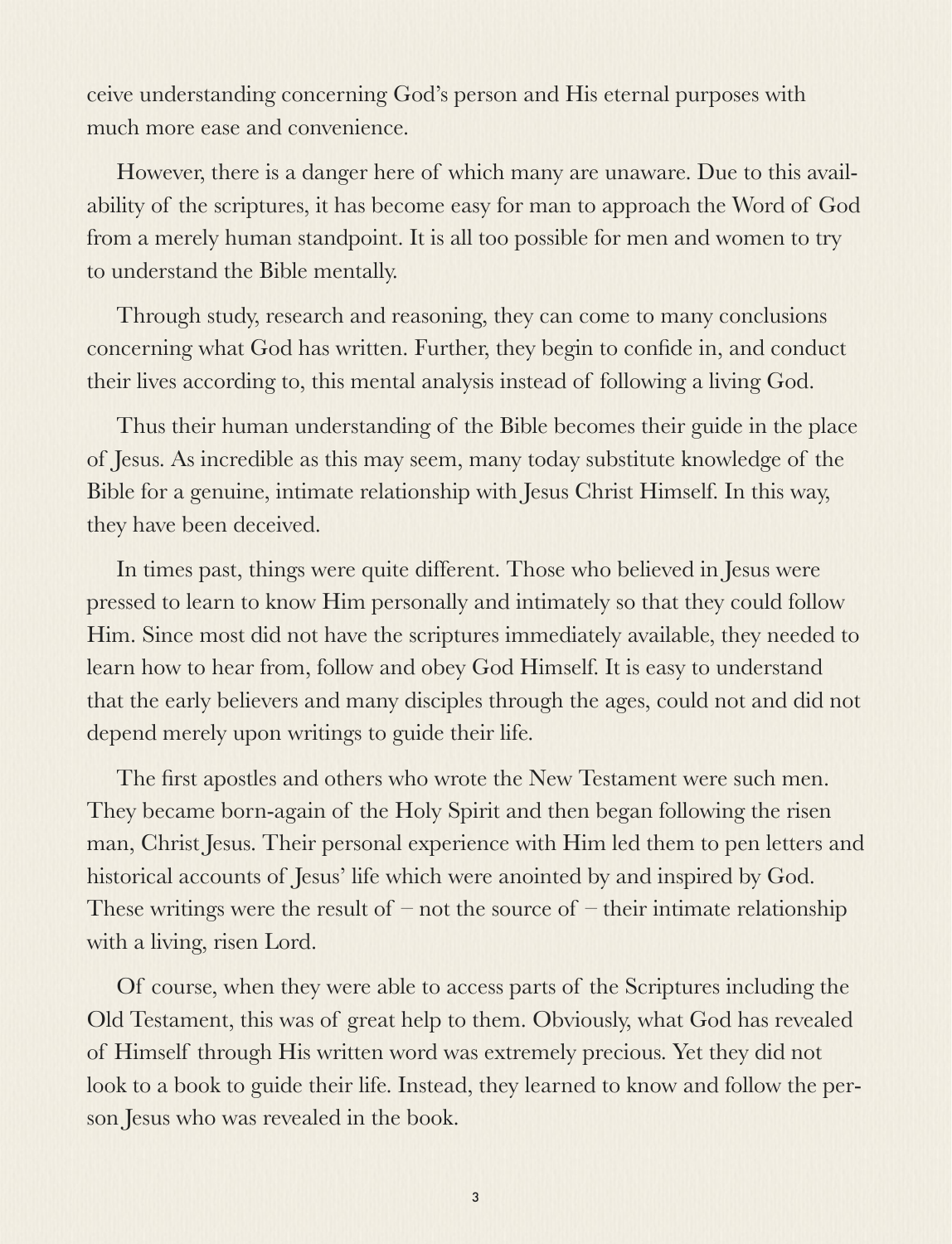The Bible was not given to us to use as a textbook. It is not meant to be a manual or guide book by which we should live our lives. It is certainly not meant to be a substitute for God Himself. The Bible was intended to be a means through which God reveals Himself to us. In every page, the nature and person of our Lord is evident. It must be through knowing this Person, that our lives are guided, not merely through following a set of biblical rules or principles.

Yet many have begun to take the Bible as their guide. In a subtle way, it has begun to substitute for a genuine relationship with Jesus in their lives. They consider themselves to be believers in "the Bible" and followers of the "Word." But instead of seeking to know Jesus in its pages, they have become followers of a book full of laws, principles, practices and doctrines.

Many believe that they are supposed to be following "the word of God" by which they mean the Bible. However, the truth is that "the Word of God" is a person, not a book. We read in Revelation 19:13: "He was clothed with a robe dipped in blood, and his name is called the Word of God."

Although God is revealed in the Bible, following the Bible is not the same thing as following Him. We are called to follow a living Person and not simply a set of rules, regulations and principles.

Let it be very clear here that I am in no way, trying to diminish or discount the importance of the Bible. During my 46 years of following Christ, very few days have passed in which I have not spent time meditating on what God has revealed to us in the Bible. I am convinced that the scriptures which we have today are an accurate and reliable record of what God both said and did in the past. I am persuaded, after many years of meditating on the scriptures, that the contents of the Bible were inspired by God Himself.

Even though all this is true, one thing must become very clear to us. We were not, are not, and in fact cannot be saved by believing in the Bible. The Bible did not die for our sins and resurrect on the third day. This book is not our savior. Mere words, even though they were given by God, apart from the revelation of God Himself, can never save us. We are saved by believing in a living, resurrected Person, Jesus Christ.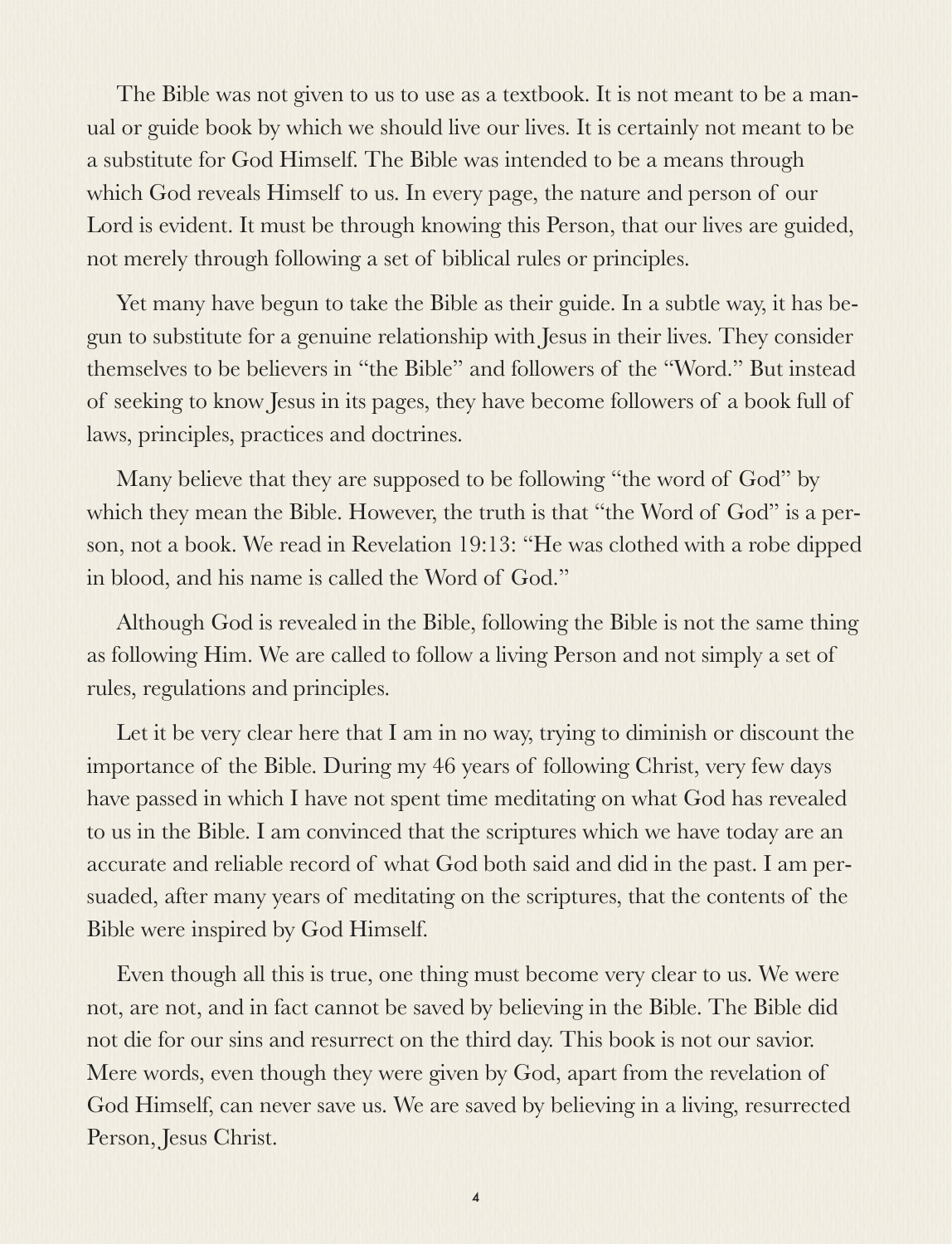We are not urged by the scriptures to believe in a book, but in Jesus. We read: "...you believe in God, believe also in Me" (Jn 14:1). We are not sanctified and transformed simply by following biblical principles. We are not delivered from our self and our sins by a book. For this kind of salvation to occur, our faith must be in a Person and not in written words as accurate and important as they may be. He is the only One who can save us.

But for many the Bible has become an idol. It is the Bible which they worship and it is upon the Bible they depend. This book has taken the place of God in their lives. Their focus in on the Bible. They are believers in the Bible, followers of the Bible, and preachers of the Bible. In their minds, their "Bible-believing" attitude is the most holy position possible. It is their belief in this book which justifies them in their own minds.

It is a great mistake to try to use the Bible apart from the Author Himself. It is a serious error to use the Bible as a textbook instead of a source through which our Lord can reveal Himself.

Such activity can never help us. It will only produce a kind of pride and selfjustification which can never please God. It generates a variety of legalistic, mental, dry Christianity which neither saves or delivers those who practice it nor satisfies God.

To aid the reader in understanding this truth, let us take a look at the Pharisees of Jesus' day. They had the Old Testament which was given by God, written down for them. They were educated and literate. So they studied this book daily. From it they extracted many laws, principles and formulas to guide their lives.

They probably spent more time studying the scriptures than many modern Christians. Through their efforts, they became extremely religious. Yet they failed to come to know the Author. They did not really know the Father. They thought they knew many things about Him, but He Himself they did not know. Their analysis of the Scriptures was human, mental and defective.

Therefore, when God manifested Himself in His Son, they did not know Him. They did not recognize Him as the One who is revealed in the Old Testament. This lack of knowing God Himself led them to hate, persecute and eventually kill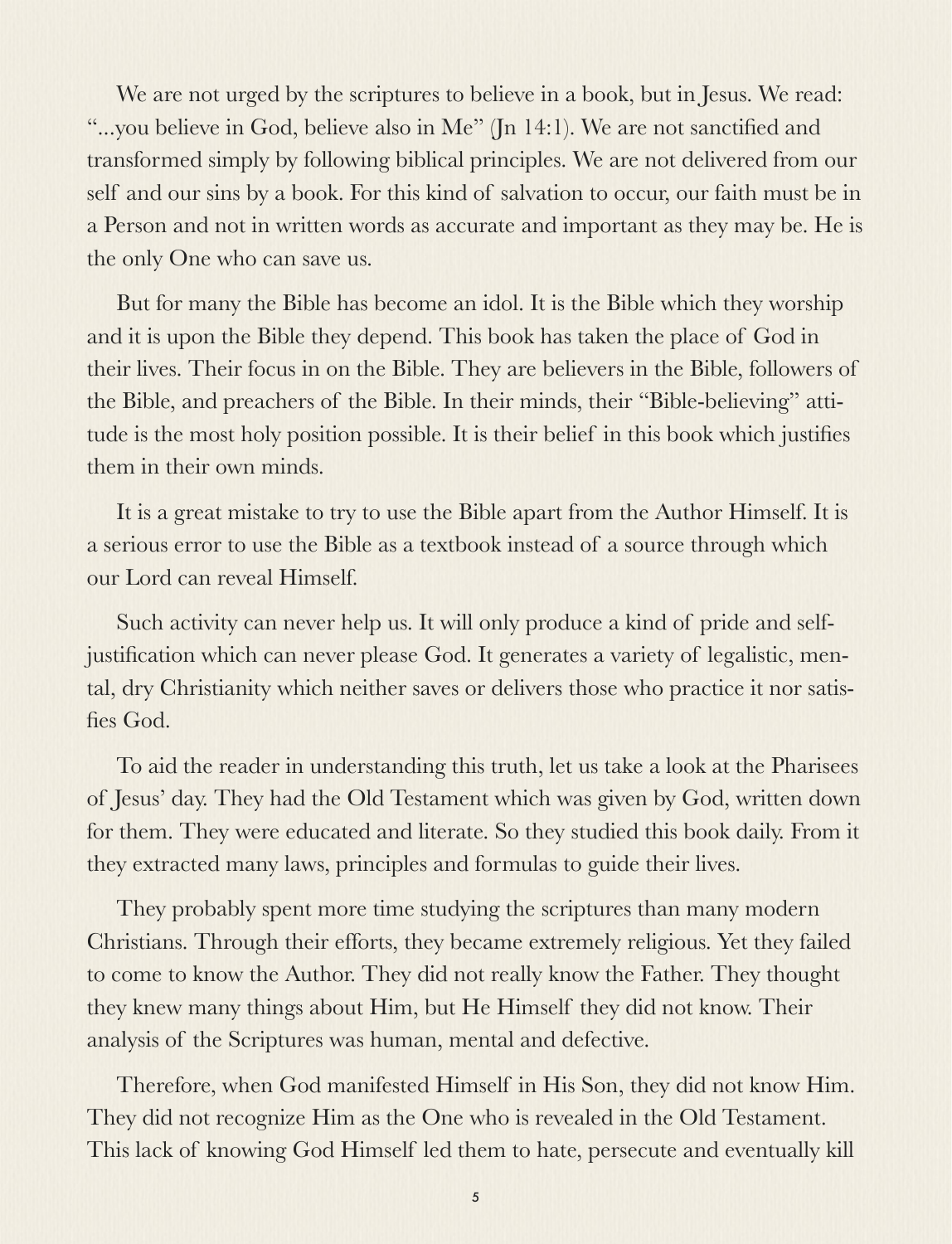the One who wished to reveal Himself to them through the Scriptures. Certainly their mental analysis of this book had done them no good.

Jesus affirmed this truth when He said to them: "You search the Scriptures, for in them you think you have eternal life; and these are they which testify of Me" (Jn 5:39). God's thought is that we would come to Him, through the scriptures, not use them as a substitute for a relationship with Himself.

We are further warned: "Do not think that I shall accuse you to the Father; there is one who accuses you – Moses, in whom you trust. For if you believed Moses, you would believe Me; for he wrote about Me" (Jn 5:45,46).

You see, when Moses wrote, He wrote about the reality of God – His true expression which is Jesus. Moses wrote about what the Father had revealed of Himself to him. The same thing is true of all the rest of the scriptures. The men who wrote them down were merely recording what God had shown them concerning Himself, His ways and His desires.

Herein lies a powerful deception into which many believers have fallen. They come to the Bible to study and to learn. Through it they develop many principles and guidelines for their lives and their meetings. Many have excerpted from its pages rules about their clothing styles, activities and haircuts. Others have garnered regulations about how, when and where they meet. Their times together are conducted following many seemingly correct rules and principles they have extracted for the New Testament.

Yet, in far too many cases, they have not become intimate with Jesus. They have succeeded in learning about Him, but have not really come to know Him well. Through their study they have accumulated knowledge concerning God, but they have not developed an intimacy with God which has changed their hearts and therefore, their lives. This is an unfortunate, yet common deception among the people of God.

# LACK OF LOVE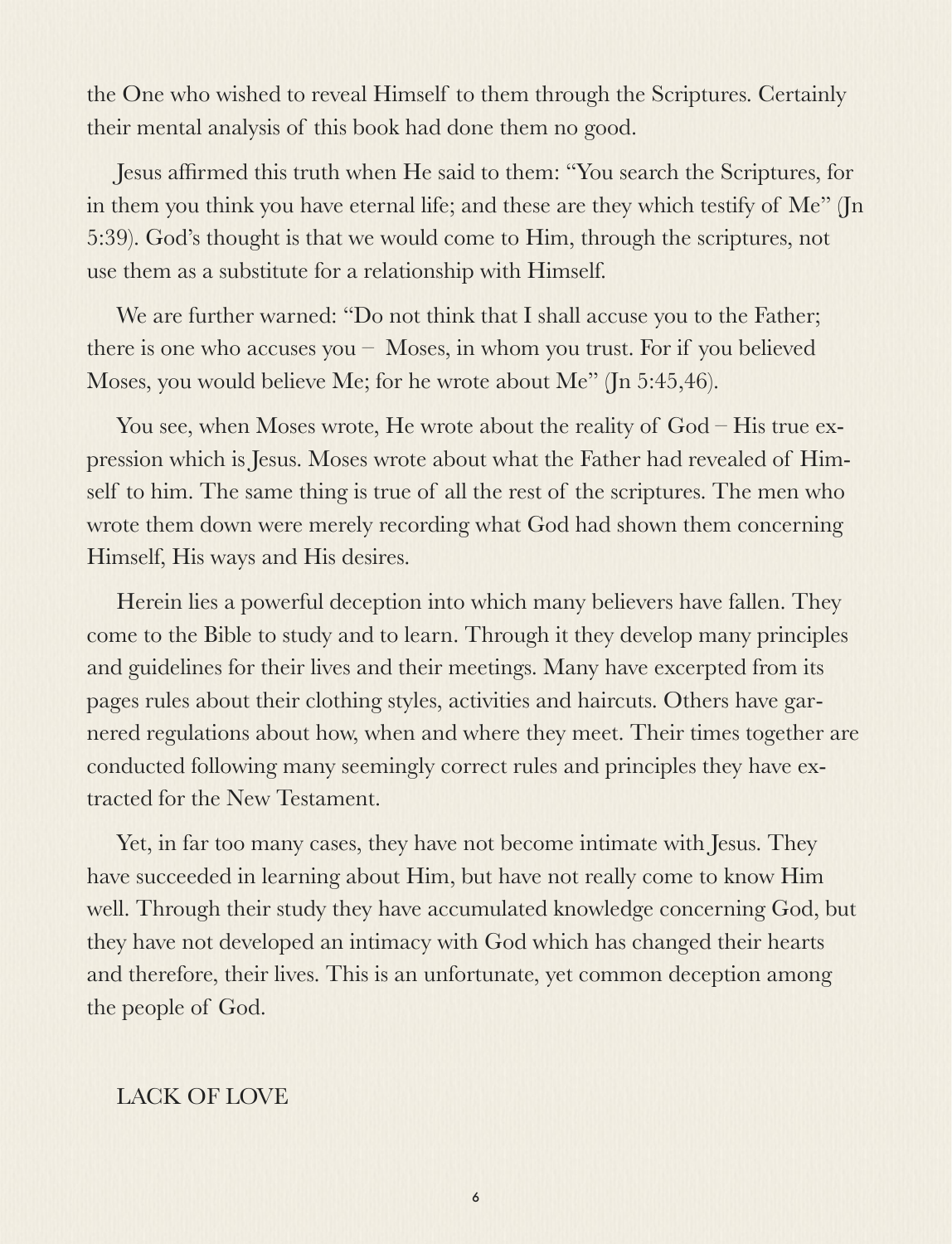This lack of knowing the person of God intimately reveals itself in many ways. One of the most unfortunate manners in which this becomes evident is when someone ceases to agree with a Christian group about some doctrine or practice.

It may be that the leaders of a particular group and the members thereof present an appearance of righteousness. It may be that their dress, doctrines and activities seem biblical and correct. But when someone begins to disagree with them things can change rapidly. When someone does not any longer conform to their ways and beliefs, suddenly fangs and claws can appear. Their "love" disappears. They begin to reject, hate and persecute those whom they had previously accepted and pretended to love.

This kind of behavior reveals a lack of intimate knowledge of God. It exposes the fact that their "religion" is more mental, (ie. based upon intellectual knowledge) than genuine. These folks have perhaps learned many things about God, but have not become intimate with the Lord Himself. This lack is unmasked by the lack of love.

In I John 4:8 we read: "He who does not love does not know God [intimately], for God is love." I have added the word "intimately" here based on the Greek word "know" (GINOSKO), which implies a knowing which is much more than a mere encounter.

It signifies an intimate knowing of the person. Vine, in his dictionary of New Testament words defines this Greek work thusly: "...to come to know, recognize, understand" or "to understand completely."

# THEY DID NOT KNOW ME

The result of this intimate knowing of the person of God is that we express His own feelings, His heart. Since He is love and loves His children profoundly, when we are walking in intimate communion with Him, we too will experience and express these same sentiments.

In Jeremiah 2:8 we read about a similar understanding. God rebukes the studiers of the scriptures in those days saying: "The priests did not say, 'Where is the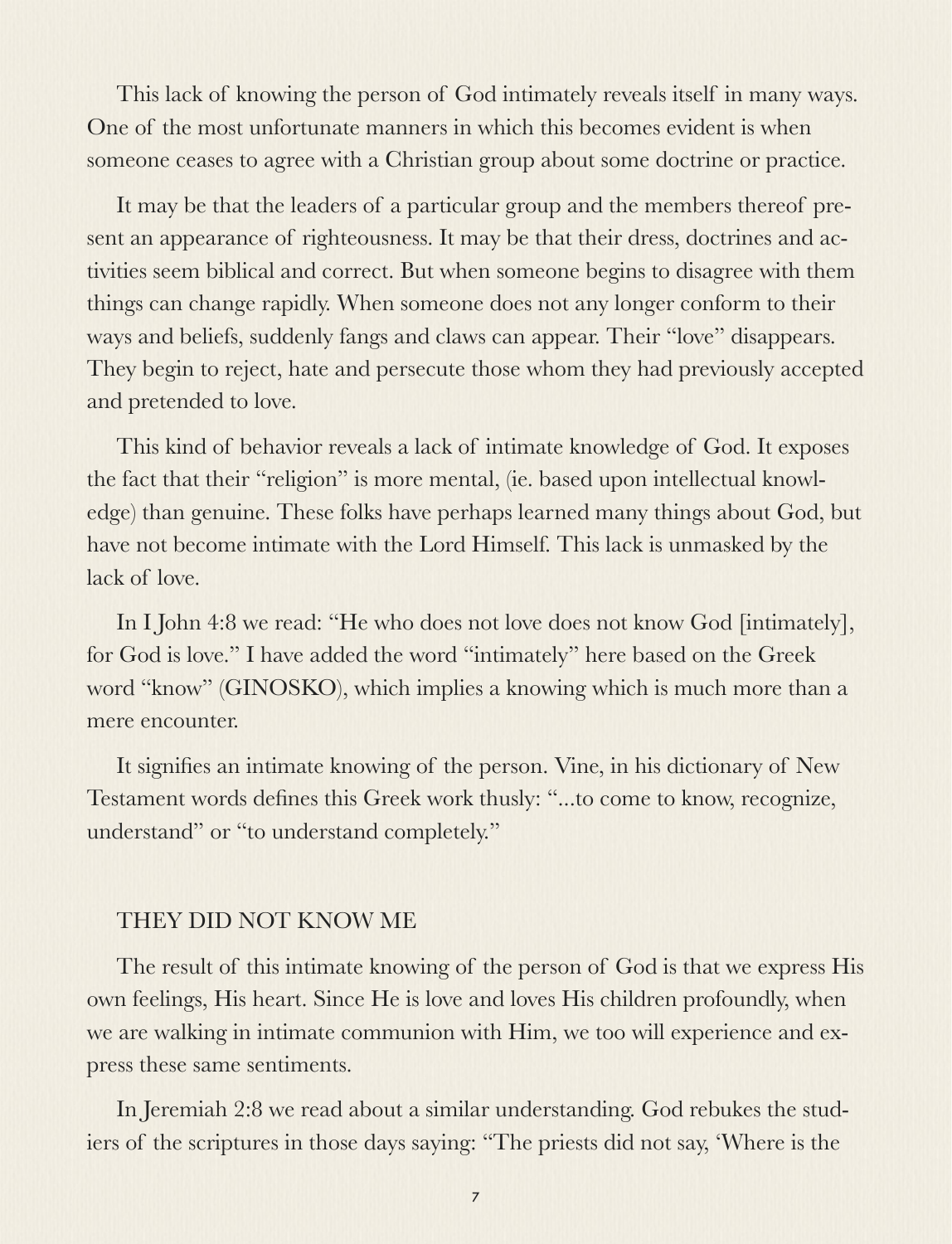Lord?' And those who handle the law did not know Me." You see, these were merely religious people. They were "handling" the law, but not seeing beyond what was written. They were leaders and even "priests" of the Lord, but they did not know Him.

Consequently, their decisions and how they interpreted God's word was skewed. It did not reflect the heart of their Maker. Instead, what they did, said and decided was a result of mental, human study of the scriptures and was not a result of knowing God. Their religion was in vain.

In order to use or "handle" the Bible correctly, we must first have an intimacy with the author. It is only through a genuine knowledge of His person that we can really understand what He is revealing. Simple mental, human analysis is not sufficient. It falls far short of the mark. The author of the Scriptures is the only One competent to correctly interpret them.

# THE INVISIBLE JESUS

Some Christians seem to have the notion that, after the death and resurrection of Jesus Christ, He disappeared into heaven. Then, to compensate for His absence, arranged for us to have the Bible as a kind of instruction manual to follow while He was gone. Perhaps they suppose that if they follow the guidance of the Bible correctly then, when Jesus returns, He will reward them for their obedience.

The fallacy of this thinking is that Jesus is not absent from this world. He is simply invisible. He has not left us alone to follow the Bible, but He requires us to know and follow Him through the Holy Spirit.

When He sent the Holy Spirit to us He said something very interesting. He stated: "I am... coming to you (Jn 14:28 KJV ). He indeed did not leave us alone. He came back to us invisibly in "the Spirit." We read: "Now the Lord is that Spirit" (II Cor 3:17).

Who is this Lord? Obviously it is Jesus. How can this be? The Lord, who is Jesus, is actually the Spirit? Certainly, this is so. It is a clear teaching of the scrip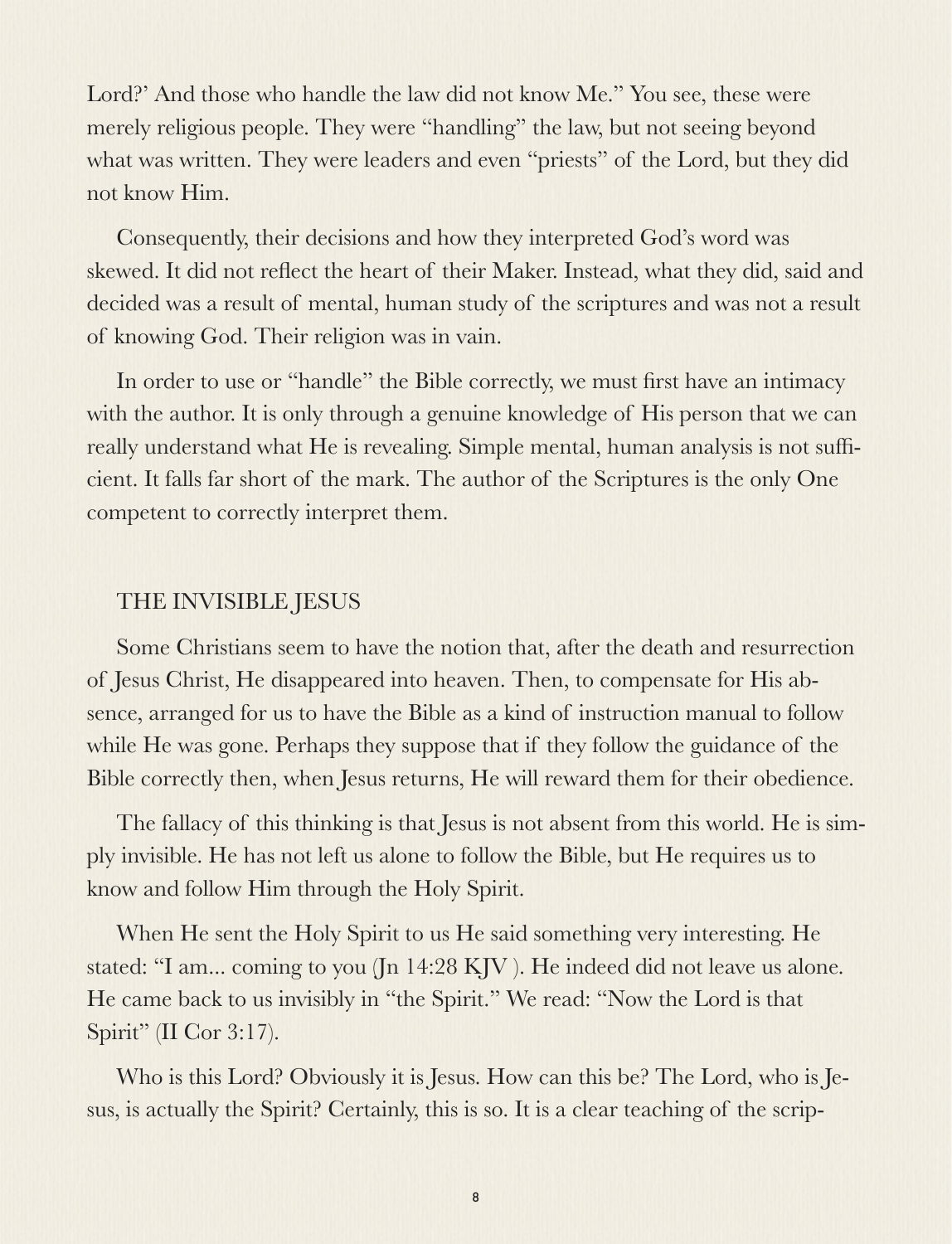tures. The Holy Spirit and Jesus are not separate beings. Jesus and the Spirit are as one with each other as Jesus is with His Father (Jn 10:30).

The fact is that the Spirit of God is the same as the Spirit of Jesus Christ. Paul illustrates this when he refers to the Holy Spirit as "...the Spirit of Jesus Christ" (Php 1:19). It is clear that there is only one Spirit, not two. We read: "There is one body and one Spirit..." (Eph 4:4). There can be no such thing as the Holy Spirit separate and distinct from Spirit of Jesus Christ as if there were two different "Spirits."

Therefore, when we know and interact with the Holy Spirit, we are at the same time knowing and interacting with Jesus Christ. He is with us – right here and now – in and through the Holy Spirit. They are absolutely inseparable. "Now the Lord [really] is that Spirit" (II Cor 3:17).

All of this is to say that we still need to follow the person Jesus Christ just as the first disciples did. He is not absent. We are not limited merely to obeying instructions found in a book, as important as that book might be. Jesus is present with us right now and forever. He said: "...and lo, I am with you always, even to the end of the age. Amen" (Mt 28:20). He is "with us" today. Consequently, we must know and follow Him personally.

Please pay careful attention to this fact: Although Jesus is definitely and accurately revealed in His Book, following the book is not the same thing as following Him.

After His death and resurrection, Jesus did something very unusual to teach His disciples this truth. He frequently appeared and disappeared. When He appeared, He knew what they had been saying and doing in His "absence." Why did He do this? What was His message? He was showing them graphically and unmistakably that He was always with them. Whether He was visibly present or invisibly present, He was always there.

Jesus was teaching them to begin to depend upon His invisible presence and not get stuck always wanting Him to appear physically. He was instructing them that they could know and follow Him just as they always had when He was visible, even though now they could not see Him.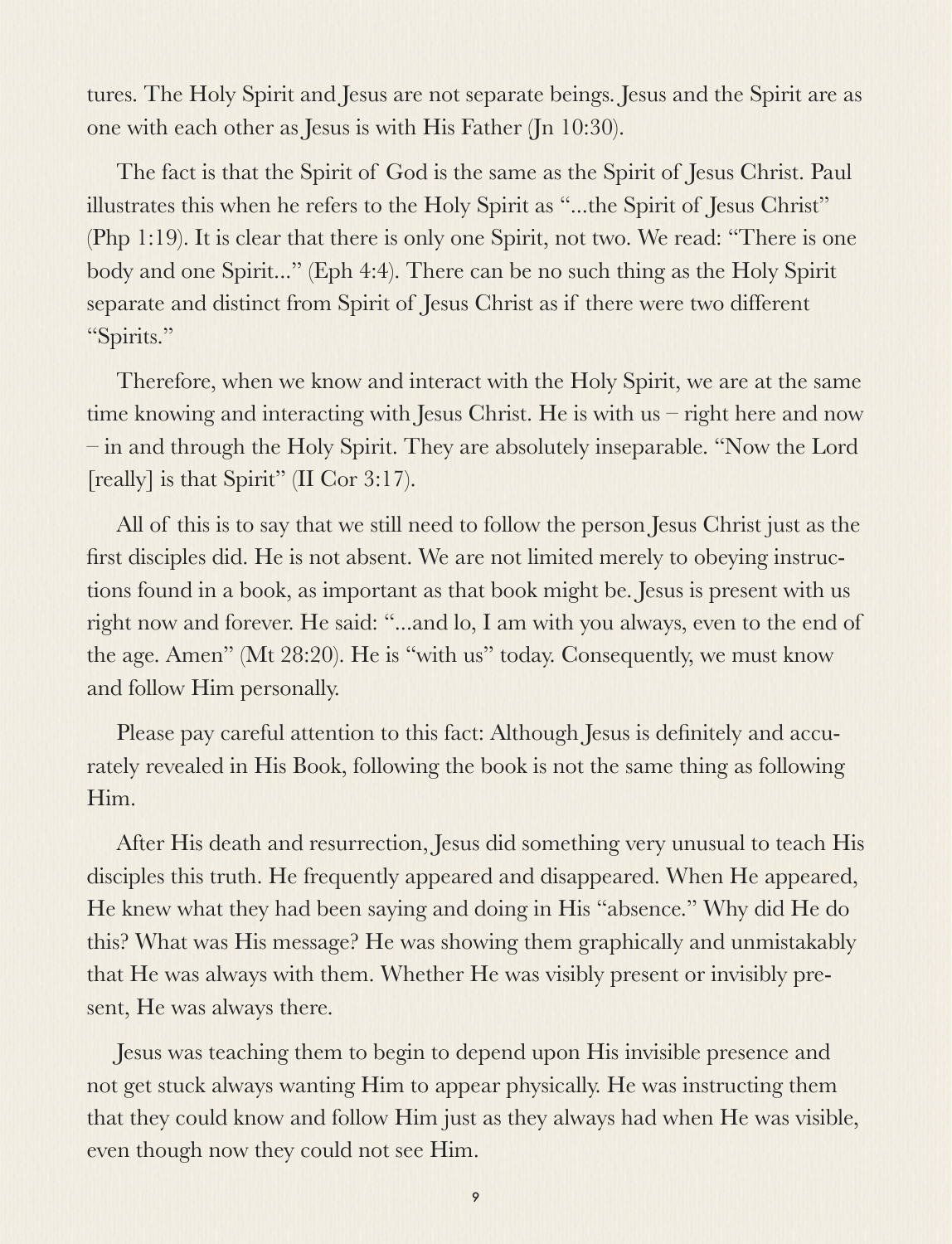When Jesus walked the earth, He was in one small country in one location at a time. The number of His disciples was small. Therefore, His physical presence was sufficient. But today, this number of disciples has grown. There are millions, if not billions, of believers in the world today. Our Lord cannot be physically present with each one of them, since this would require Him to have millions of bodies. Yet, His invisible presence through the Holy Spirit is always with each and every one of us.

#### DECEIVED BY REVELATION

Biblical revelation is good. Assuming that what has been revealed comes from God and therefore is biblical, it is of great value. Such revelation gives us direction. It helps us to understand God and His purposes. It aids us by showing us our spiritual path onward and how we can become more like Jesus. Yet, it is possible and even common for people to be deceived by such genuine revelation. How could such a thing be?

Let me try to explain this by giving an illustration. From the window in my kitchen in Brazil I can see a very tall mountain in the distance. By the grace of God I still have good vision and so, on a clear day, I can see the outline of that mountain quite clearly. Yet, in spite of this clarity of vision, I am not there. I am not on top of that mountain.

In order to arrive on that peak I would have to travel a great distance, perhaps 30 to 40 miles. I am quite sure that there is no road going up that mountain. To get to the top therefore, would involve a lot of work. There would be other mountains to climb and descend, rushing streams and/or rivers to cross, thick jungle growth to get through, an army of mosquitoes and other bugs to combat along with poisonous snakes, spiders and plants, much sweat to endure and fatigue to overcome. If and when I were able to reach the summit of that mountain, I would be a person with many more experiences and much more personal knowledge of that mountain than I am at present simply sitting in my kitchen.

The same thing is true of revelation. We may see some biblical truths with clarity. They may be true in every way. Yet, until they become our experience through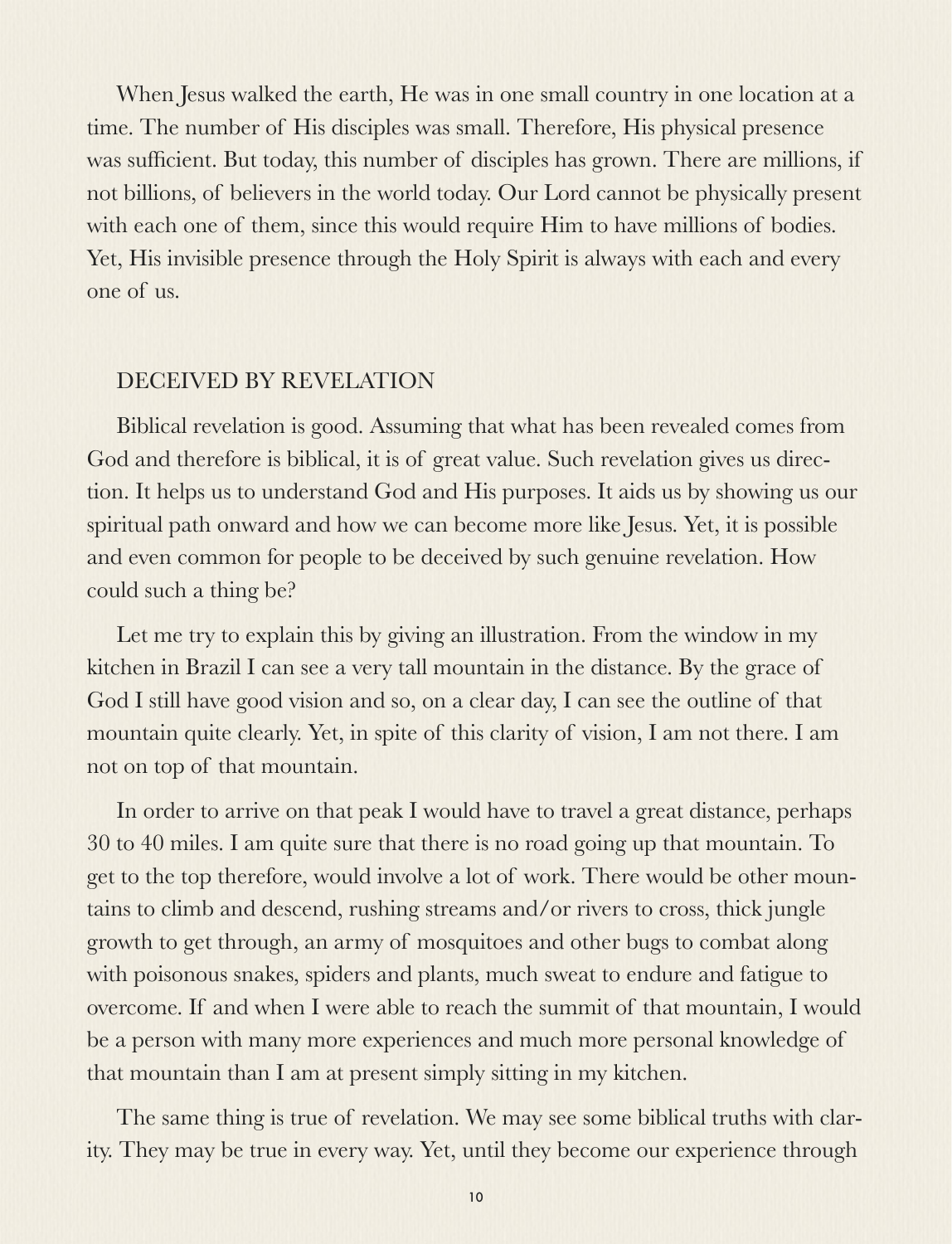many trials and much time and testing, they remain only remote understanding, yet nothing which is truly real in our lives. Yet many, seeing for the first time some exciting revelations, begin to think of themselves as the fulfillment of what they have seen. They begin to imagine that they are what they have seen, just because they have glimpsed something.

As an example, let me share with you an experience I had as a young believer. I was meeting with a group which had recently received some teaching about the "overcomers" in the book of Revelation. Much of this teaching was based on the promises of Jesus to those in the seven churches who would hear His word and overcome. This was an exciting and captivating revelation.

Soon however, we thought of ourselves as the overcomers. Since we had understood something about what this means, we began to imagine that we were what we had seen. We rejoiced in the revelation, thinking that since we had understood it, we were it. We thought of ourselves as overcomers and even called ourselves "overcomers." We secretly began to look down on those who did not have this revelation and therefore, obviously, were not overcomers like ourselves. From hindsight, it is clear that we were very deceived.

Dear friend, through the years one thing has become very clear: to see is not the same thing as to be and, to understand is not the same thing as to live out the reality of what we have perceived. It takes much time and experience for God to work into our lives what He has shown to us. It is not sufficient merely to see and understand. We must seek God, asking Him to make what we have seen an integral, genuine part of our lives.

For example, it would be possible for someone to become an expert on the afore mentioned mountain without ever climbing up it.

They could "Google" it. They could buy topographical maps and learn about the terrain. They could find out about the climate, the maximum and minimum temperatures recorded there in all four seasons. They could familiarize themselves with facts about the humidity of the air and the amount of rainfall. They could find someone who had analyzed the soil and geography and learn from them.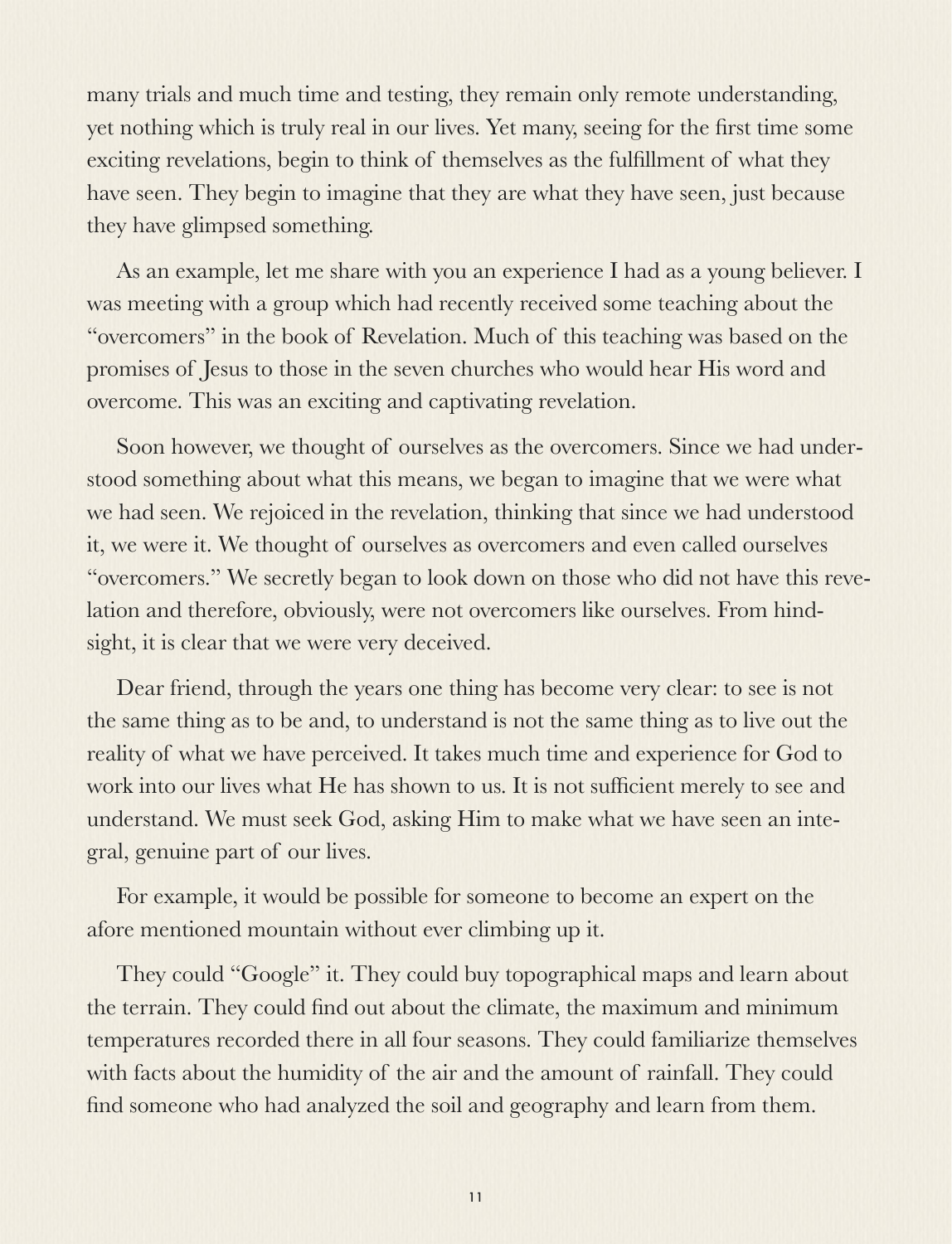They could study the various plants which grew there, including trees, orchids, ferns, vines, etc.

They could find out about the animal life on that mountain, no doubt including a great variety of beasts, birds and bugs. They may even be able to find others who had climbed up there and discover the best access routes and possible problems.

The availability of potable water, the best times of year to climb, the time necessary to ascend and descend and many other facts could be studied and learned. In the end, this person could become a "Doctor" of facts about this mountain without ever having been there.

This little story has a very real application to the practice of Christianity. Is it possible that our Christian lives have much more to do with what we have learned about Christ than with our actual experience of Christ? Could it be that we have filled ourselves with a tremendous amount of knowledge about Him but not spent much time having intimate fellowship with Him?

Are we really following Jesus or are we simply following some precepts and customs which we have learned? Is it the Christ who is really reigning over us or are we simply conforming ourselves to the expected pattern of the group or church which we attend?

Is our Christian behavior merely a result of what we learned about God or genuine transformation which results from intimacy with God? Dear friends, these are serious and important considerations.

# BRONZE SERPENTS

Many believers enjoy revelation. Obviously, revelation is important for all of us. Without it, we really don't have any goals. We don't have any direction or understand where it is that we are supposed to be going. We are blind and in darkness. Revelation is both essential and delightful.

12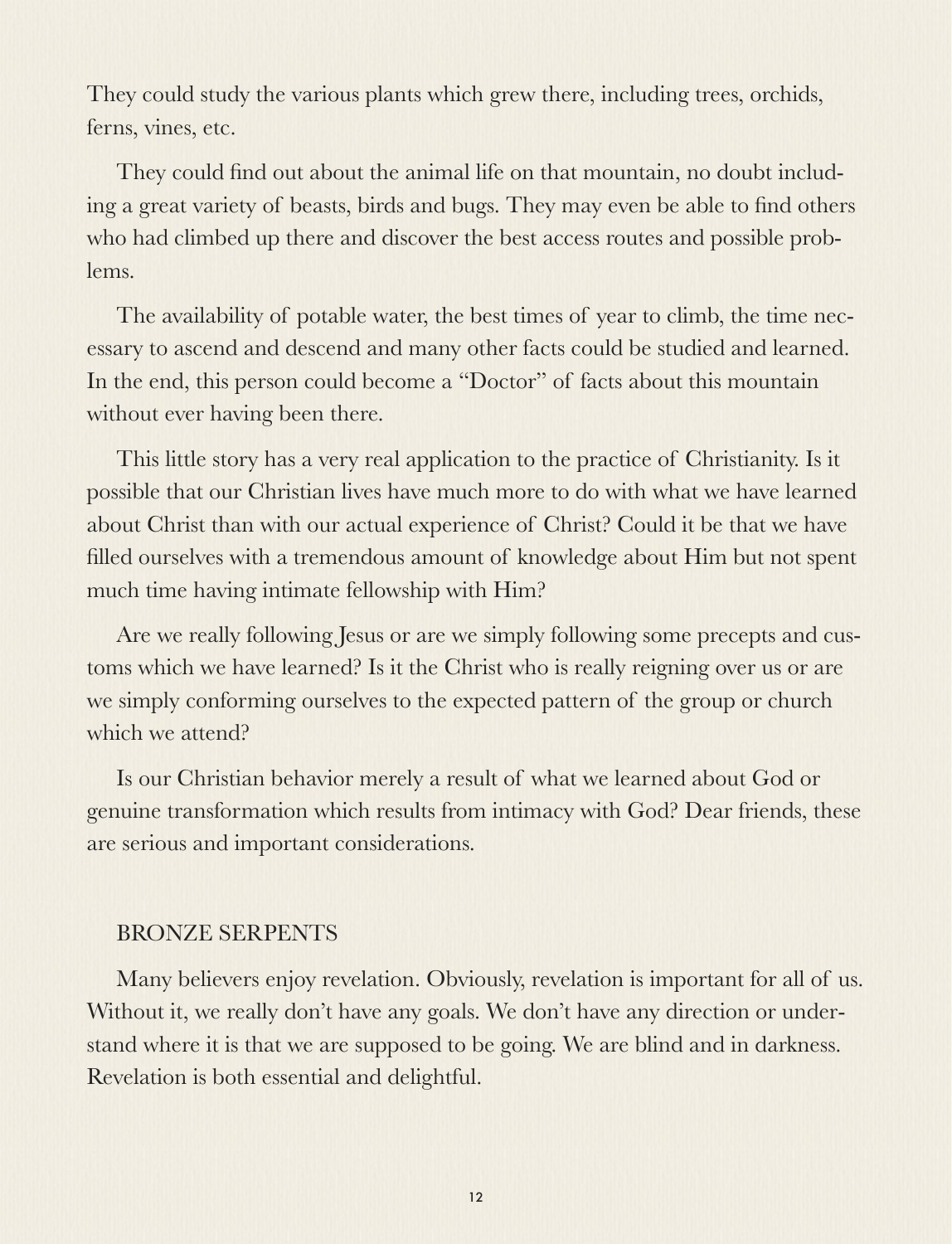It is necessary that we see and understand many things concerning the plans and purposes of our God. The more He reveals to us, the more we can cooperate with Him in His work. Through revelation, we have divine direction and objectives. When we have a greater understanding of His person and work, we can be more easily led by Him and waste less time doing works which are not satisfying His heart.

Even though all this is true, revelation also can become a kind of trap. It can become an idol. It can easily become a substitute for a relationship with Jesus Himself. Incredibly, revelation about Jesus can subtly take the place of intimacy with Jesus. This is a type of deception which also is extremely common in the church today.

It is easy today to encounter individuals or even groups of Christians who have a lot of revelation. They have read many books, perhaps by Watchman Nee, A.W. Tozer, Andrew Murray, Charles Finney, T. Austin-Sparks, etc. Through literature or teaching, they have come to understand and see many important, spiritual truths.

Their level of comprehension concerning many biblical mysteries is, in some cases, astounding. Yet, for far too many, their everyday living does not reflect the nature of Christ. How can such a thing be?

One problem is that frequently, these revelations are things received secondhand. These believers have understood what others have seen. But these revelations have not yet become their own experience. God has not yet worked these things into their lives so that these revelations have actually become real to them personally.

Such secondhand or even thirdhand revelation quite easily makes the person who receives it proud. They become puffed up because they have understood certain truths. It is not infrequent that such believers never move on to actually know these things for themselves.

It is natural that once we see and understand some revelations, we begin to rejoice in what we have seen. Perhaps we find others who also have come to know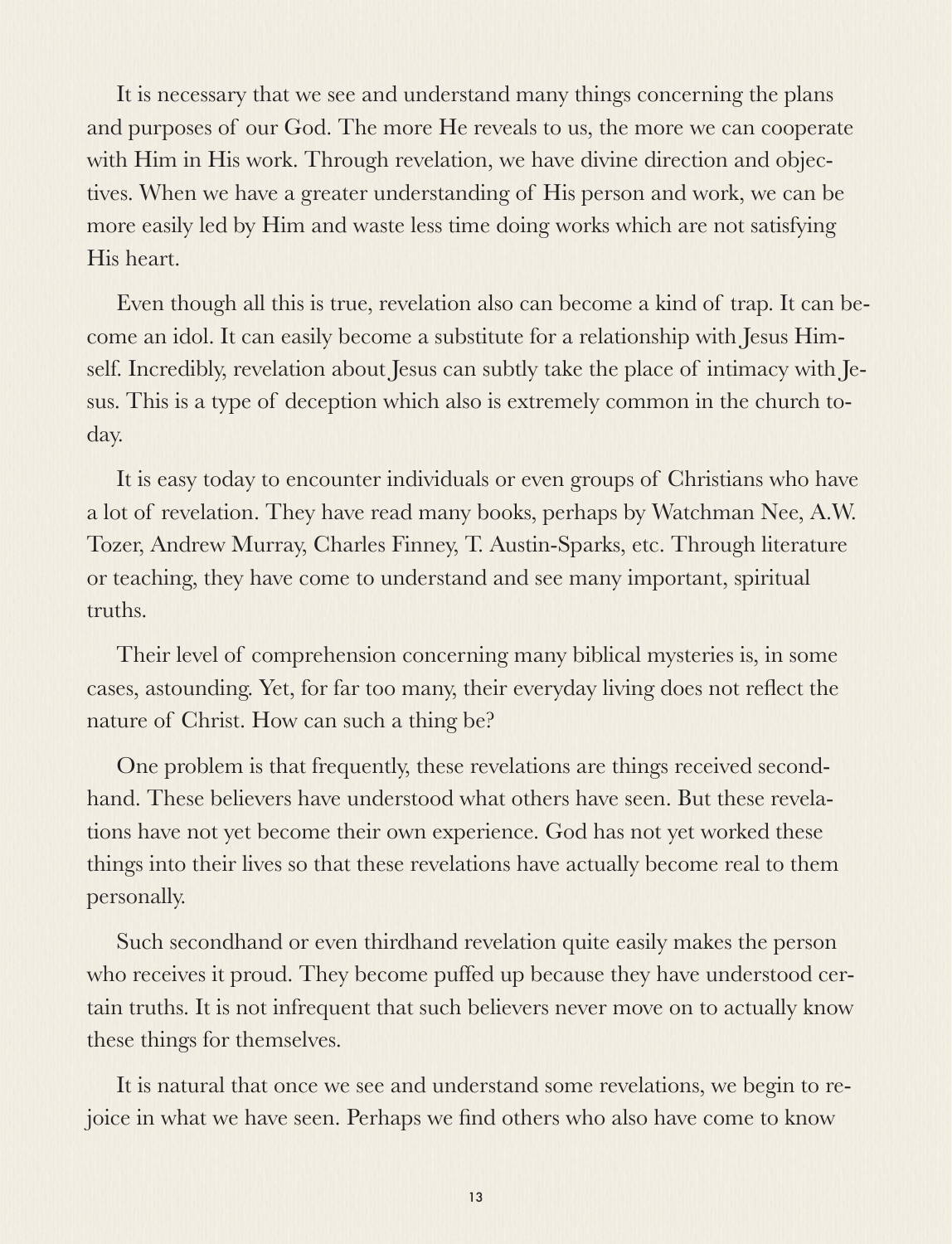the same things, or have received these revelations from us. But here too is a danger.

If we are not careful, soon our meetings and our fellowship with these others becomes centered around these certain understandings. Our focus becomes our revelations. Our sphere of meetings and/or fellowship becomes dedicated to repeating and propagating these certain truths.

In many cases, the hearts of believers become captivated by these revelations. They begin to seek to know with ever more clarity, the deep things of God. When they open the Bible, it is revelation which they are seeking. They are always buying new books which might contain new viewpoints on the Scriptures. Yet in all this, it is possible that they are not truly becoming more intimate with Jesus Christ.

You see, revelation too can become a god. It can become an idol in your life. It is something which can attract and capture your heart, replacing an intimacy with Jesus. This is something very subtle. Assuming that these revelations are both biblical and true, it is often difficult to see how we can be misled by them or misuse them. Yet it is a common ailment in many groups of believers.

The bronze serpent which Moses made in the wilderness, was ordained by God (Num 21:8,9). It was the Lord who instructed him to make it. Further, it was used by God to miraculously heal thousands. Yet with the passage of time, it became an idol. People began to worship it rather than the Lord. So, when Hezekiah became king and orchestrated a kind of revival or return to the Lord, he broke the brass serpent in pieces and destroyed it (II Kings 8:4).

In the same way today many individuals or even groups of believers are meeting around some kind of biblical understanding instead of a Person. Their unity is based upon some revelation or other and not on the Lord.

How many, for example, meet around some particular way of taking "the Lord's table," some practice or "stand" about "how to meet," or any number of other doctrines, patterns or "revelations?" This could be the baptism of the Holy Spirit, healing or end times prophecy. It could involve the name of their church or even the lack of a name. The list is endless.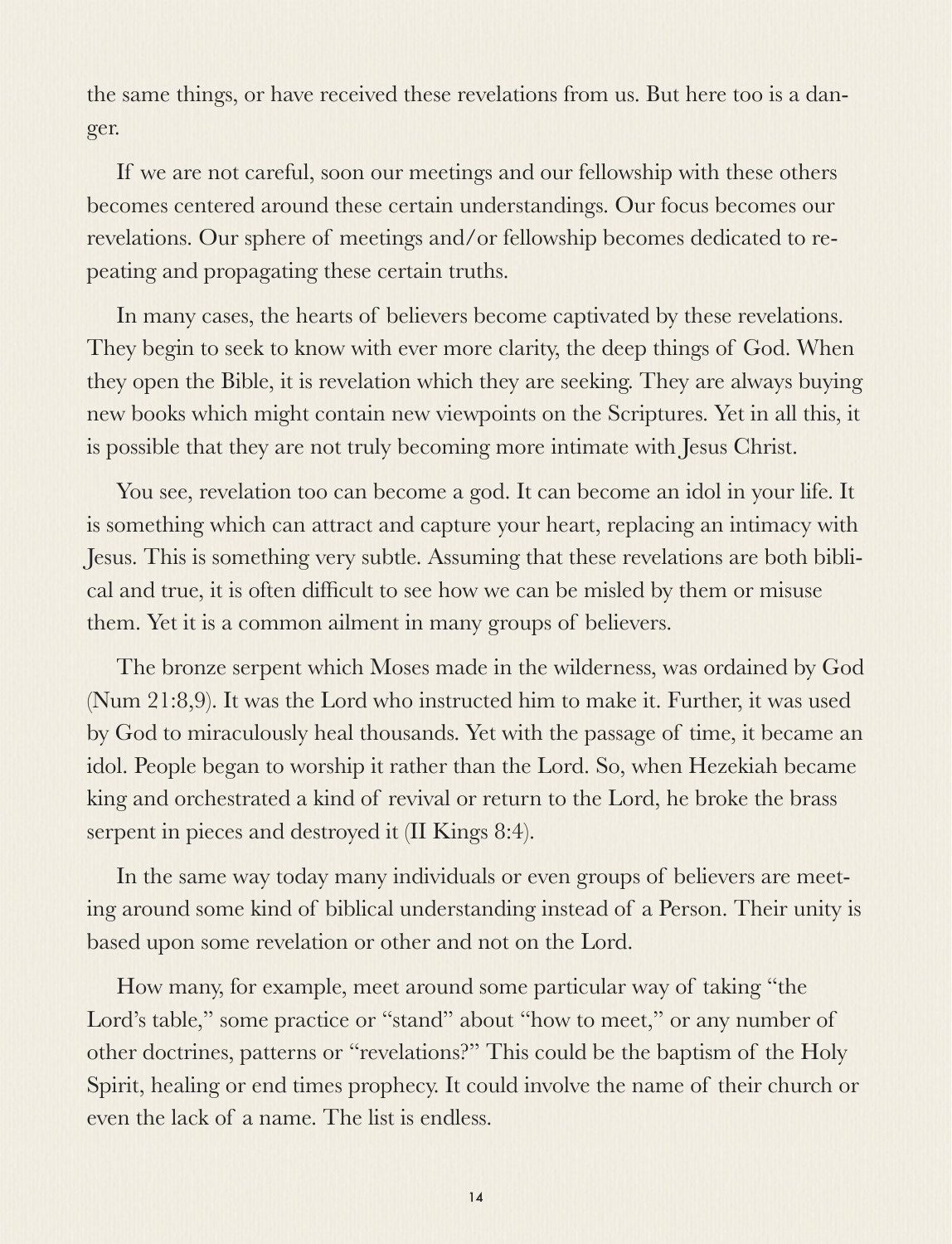Unfortunately, it is not difficult to find groups who spend their time together simply repeating the same series of revelations to each other, rejoicing in the fact that they are some of the few who have such deep understanding.

Yet in far too many cases, the daily lives of these believers do not reflect the character of their Maker. Their transformation has not caught up with their revelation. Yet they are blinded to this fact because they have seen so much. They think that they have much more revelation than many other Christians. So they continue on rejoicing in, meeting around and even worshipping their revelations while Jesus Himself is pushed to the side.

As an example of this I would like to tell the story of a friend of mine. He and his family left the U.S. to be missionaries in South Africa. He was a brother with a lot of revelation who understood much of what many call "the deeper life" teachings. So while in South Africa he naturally gravitated toward fellowship with others who had a similar understanding of the Bible.

But when he returned to the U.S. he was completely disillusioned. He had come to a kind of crisis in his faith, questioning much of what he had believed. Why was this? It was because his relationships with others who had these same revelations was so disappointing. In spite of all their understanding, they did not reflect the nature of Christ.

One woman in particular stood out to Him. She was always talking about these wonderful "deep things." She was a major proponent of the authors which we have already mentioned. Her focus was these fantastic revelations. Yet her life was a shambles.

Her marriage was bad. She was not living the things which she had seen but she was blinded to this fact due to the "greatness" of what she had understood. Her life was a kind of lie which had a great impact on this dear brother. Instead of transmitting Christ to him, she actually undermined his faith by her testimony.

Significantly Paul the apostle writes: "And if anyone thinks that he knows anything, he knows nothing yet as he ought to know" (I Cor 8:2). Certainly true "knowing" must be knowing the Person who gives us knowledge and not merely understanding many biblical truths.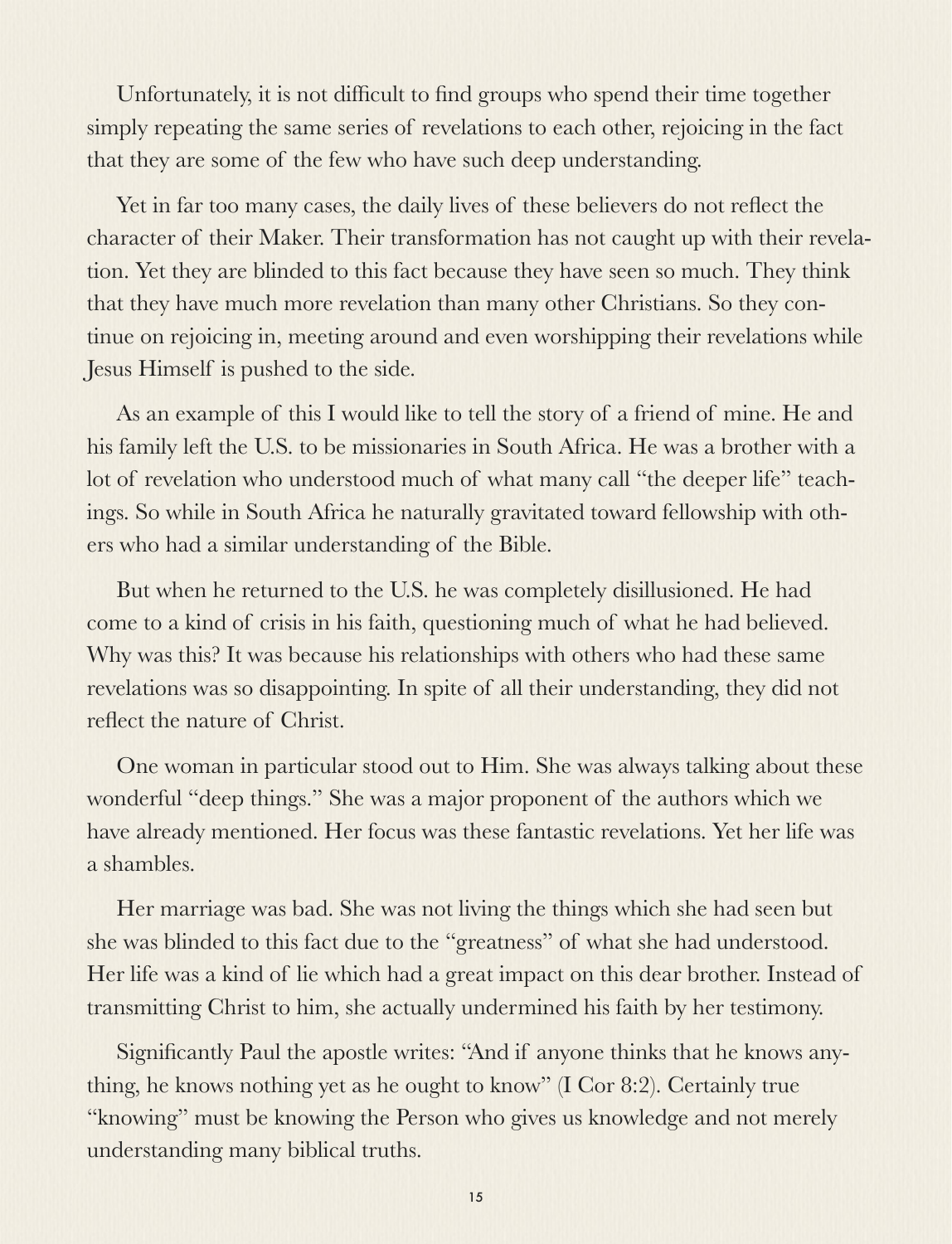# SEE MUCH, DO LITTLE

One thing has impressed me very much while observing today's church. There is one fact which is very disturbing. It seems that the groups which have the most revelation, do the least. They have so much understanding, yet the world around them is impacted very little.

Instead of being motivated by these great truths to go out and minister Jesus to the multitudes, they begin to focus on themselves and their revelations. Their group becomes a kind of ingrown toenail curving in upon itself.

Soon they begin to think of themselves as some kind of "remnant." They imagine that they are especially chosen by God to practice a certain thing or to believe in some special teachings.

They then "circle the wagons" around what they do or believe and begin to try to protect their beliefs and practices from error. They imagine themselves to be the guardians of a whole series of special truths with which they have been entrusted. These truths become the focus of their lives. This is a common and very deep deception.

Others who don't agree with their understandings are subtly excluded. The uninitiated are looked upon with disfavor, distrust or even with fear. These believers begin to look inward instead of outward. Their focus becomes their revelations and practices.

Instead of preaching Jesus, they gravitate towards trying to convince others, especially other Christians, of the correctness of their special ways, revelations and doctrines. Thus, they become unfruitful in a truly spiritual way.

# SELF DECEPTION

With all this in mind, I would like to take a look at a scripture verse which speaks about still another common form of deception. James 1:22 reads: "But be doers of the word, and not hearers only, deceiving yourselves." This is also a very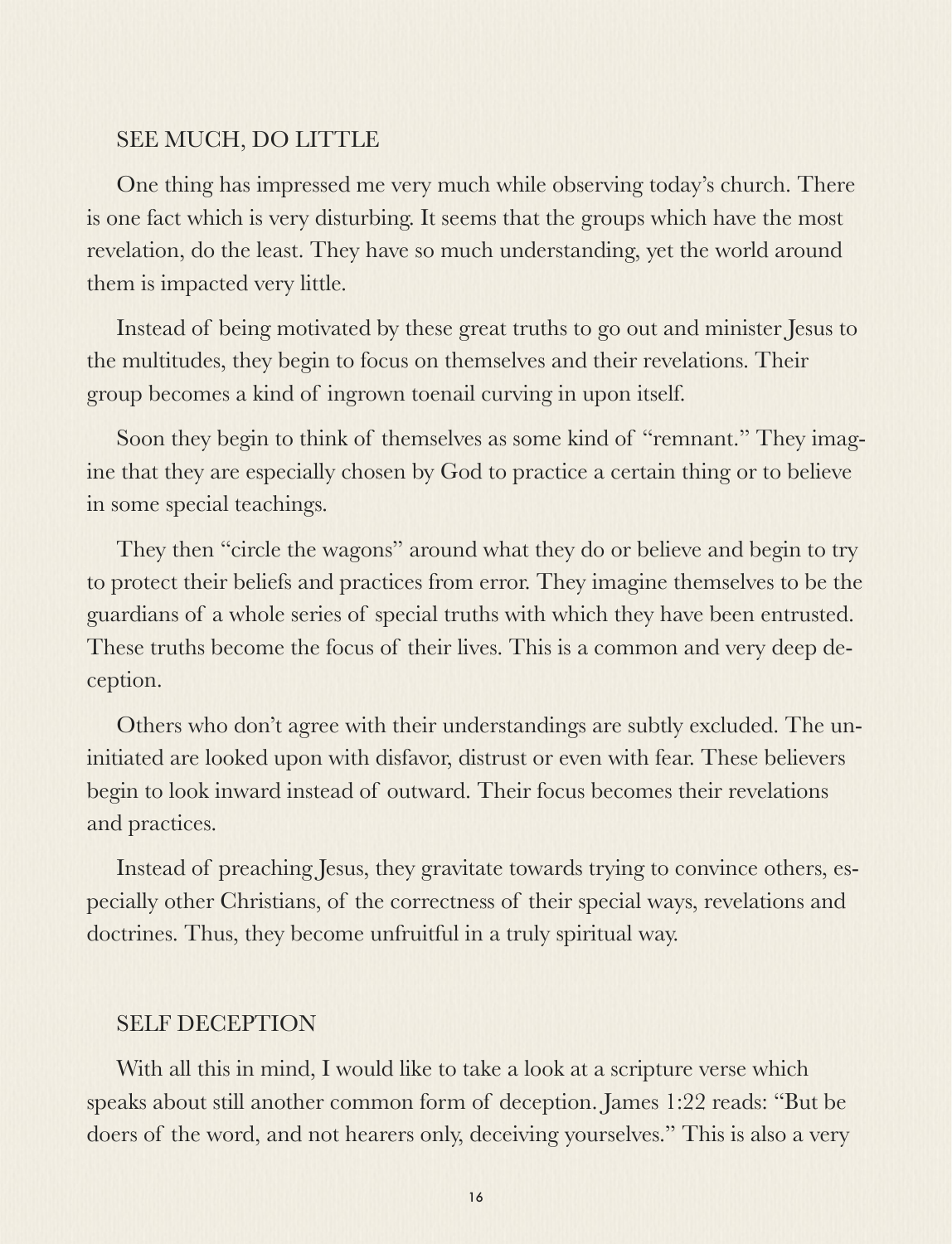common kind of delusion among God's people. It is a kind of self-deception which has as its victims many who consider themselves to be upstanding, "Biblebelieving" Christians.

This folly has in its grasp children of God from all kinds of denominational persuasions, from many diverse schools of doctrinal opinion and from a great variety of religious experience. It has lulled to sleep multitudes who would probably vehemently insist that they are intimately acquainted with the truth and have no room in their life for deception. Perhaps the worst cases of this condition occur among those who have been Christians for many years.

This deception works in the following way: we say we believe in Jesus but we do not follow Him. When we hear the word of the Lord, agree with it in our minds, and do nothing, it is in full operation. It is very common today to meet Christians who are well acquainted with the Scripture, who appear to concur completely with what God is saying to them through it – but who do very little!

How we love to hear messages from the preachers we really admire. How enjoyable it is to read books by those authors who express the facts exactly as we believe them. How often we have been excited about the "new things" which God is showing us. And how deceived we are if we continue to live the same way we always have. This is a very prevalent form of deception in modern Christianity.

We often feel justified merely by the fact that we have heard the truth and agreed with it. This attitude is easily substituted for the activity of both hearing and then obeying. If we are to escape deception, we must be responding to what we hear from the Lord! We must be doing what God speaks to us! We are to be fulfilling the word by moving out in the direction in which God is leading.

A similar form of delusion can also arise from reading many Christian biographies. For example, there are so many good books available which tell of the mighty things God has done through believers down through the centuries. The histories of Hudson Taylor with the China Inland Mission, George Mueller and his orphanage in England, Brother Andrew the Bible smuggler, David Wilkerson on the streets of New York City and many others have been published.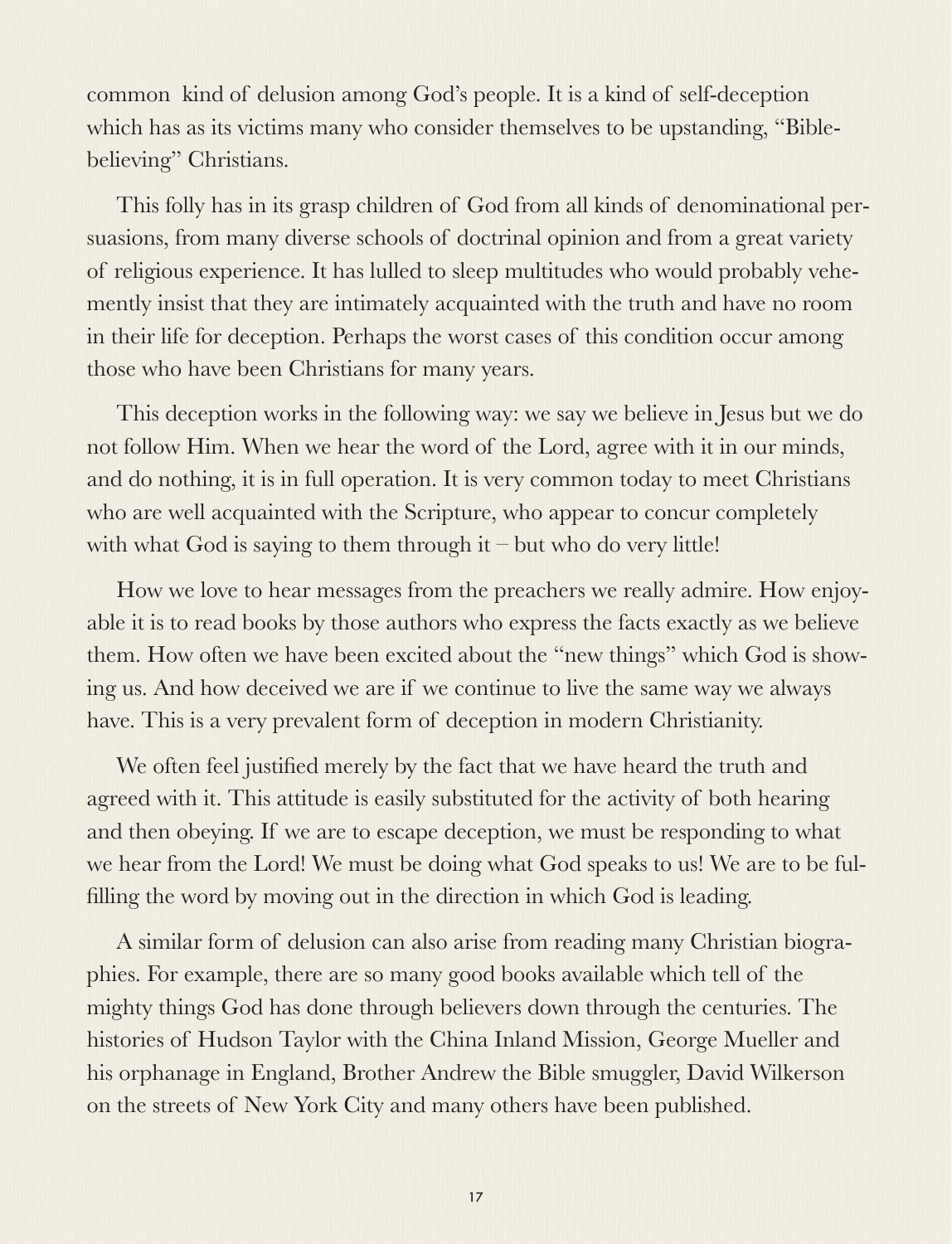These are valuable books. Reading them can be extremely worthwhile. As we learn of what God has done through others, it can really stimulate our faith. However, I fear that far too many Christians are doing their works for God vicariously. This means that they are living their lives through books rather than actually getting out there and doing something themselves.

We often read about what men and women of God have done. We get excited by the works of faith which they have accomplished. We thrill at the dangers through which they pass and marvel at seeing how the hand of God protected and guided them.

Then, somehow we imagine that, because we are stirred by what we read and can identify with what they have done, our lives too measure up to God's standard. Somehow we feel that our works are similar to theirs.

The sad truth of the matter is that for most believers this is not the case. Far too many Christians are simply hearers of the word and actually serve God very little. They are not really "doers." Oh, they may go to Christian meetings, they may watch Christian television programs and listen to Christian music. They may even be "involved" in their church, but in some measure they are deceived. The evidence of this problem can be clearly seen by the inactivity and lack of fruitfulness in their everyday lives.

The Bible teaches us that faith without works is dead (Jas 2:20). When we appear before the judgment seat of Christ, we are going to be judged according to our works. Why are our works so important? For this simple reason. What we do is a sure indication of what we are. The things which we accomplish are the evidence of what is really going on within our hearts.

Interestingly, the standard is not how much revelation we have. It is not what we have or have not understood. It is how much our genuine relationship with Jesus has changed our lives. It is how much our intimacy with Him has stimulated us to follow Him in service to others.

There is actually no conflict between faith and works. If we have faith – genuine faith – it will produce works. True faith will bring us into an intimacy with Jesus which will stimulate us to reach out in His name, facing the dangers, resis-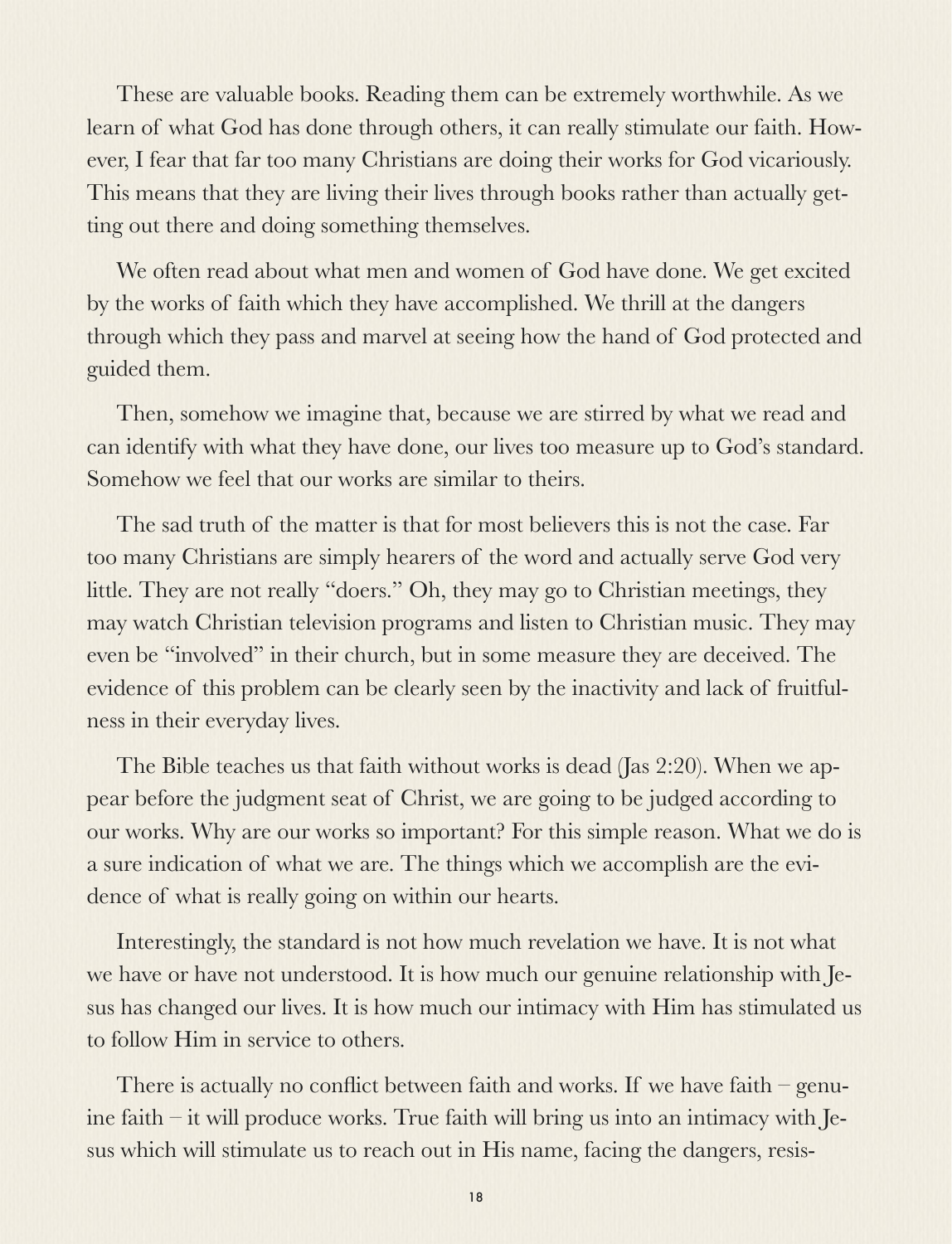tances and our own fears – overcoming the things which hinder us – and working the works of God while there is still time (Jn 9:4). "He who abides in Me, and I in him, bears much fruit" (In 1:5).

Therefore, if you are not daily serving Jesus Christ in some real, practical way – following the leading of God's Holy Spirit – then you are in some measure deceived. Anyone who is spending their time in spiritual idleness is badly deceived. They have been lulled to sleep by a subtle deception  $-$  a lie that whispers something like this in their ear: "If you go the 'best' place and do what is expected of you, if you believe the 'right way,' if you read your Bible and pray occasionally, if you don't do anything really sinful...you are right with God."

However, we can only be counted righteous before God if we have a relationship with Him which produces fruit in our lives.

Now I know that there are some who will insist that works and obedience are good but that they are not essential. They argue that God's favor can only be gained through faith. While it is certainly true that a right relationship with God comes only through faith, it does not come through the kind of faith which is barren.

Genuine faith produces communion with God. This communion results in fruitful obedience. If your faith does not, then it is useless. Far too often what Christians call "faith" is nothing more than a mental agreement with some Bible doctrine. True faith, on the other hand is something which brings you into such an intimate relationship with God Himself that it changes your life. The evidence of such life-changing faith is the bearing of fruit.

If this does not describe your life, then it is safe to conclude that you are a victim of deception. Somehow, you have been deluded into thinking that what you are experiencing is real Christianity.

# NEITHER BARREN NOR UNFRUITFUL

When God made you and subsequently called you out of darkness into His light, He did so with a specific plan in mind. He has begotten each individual with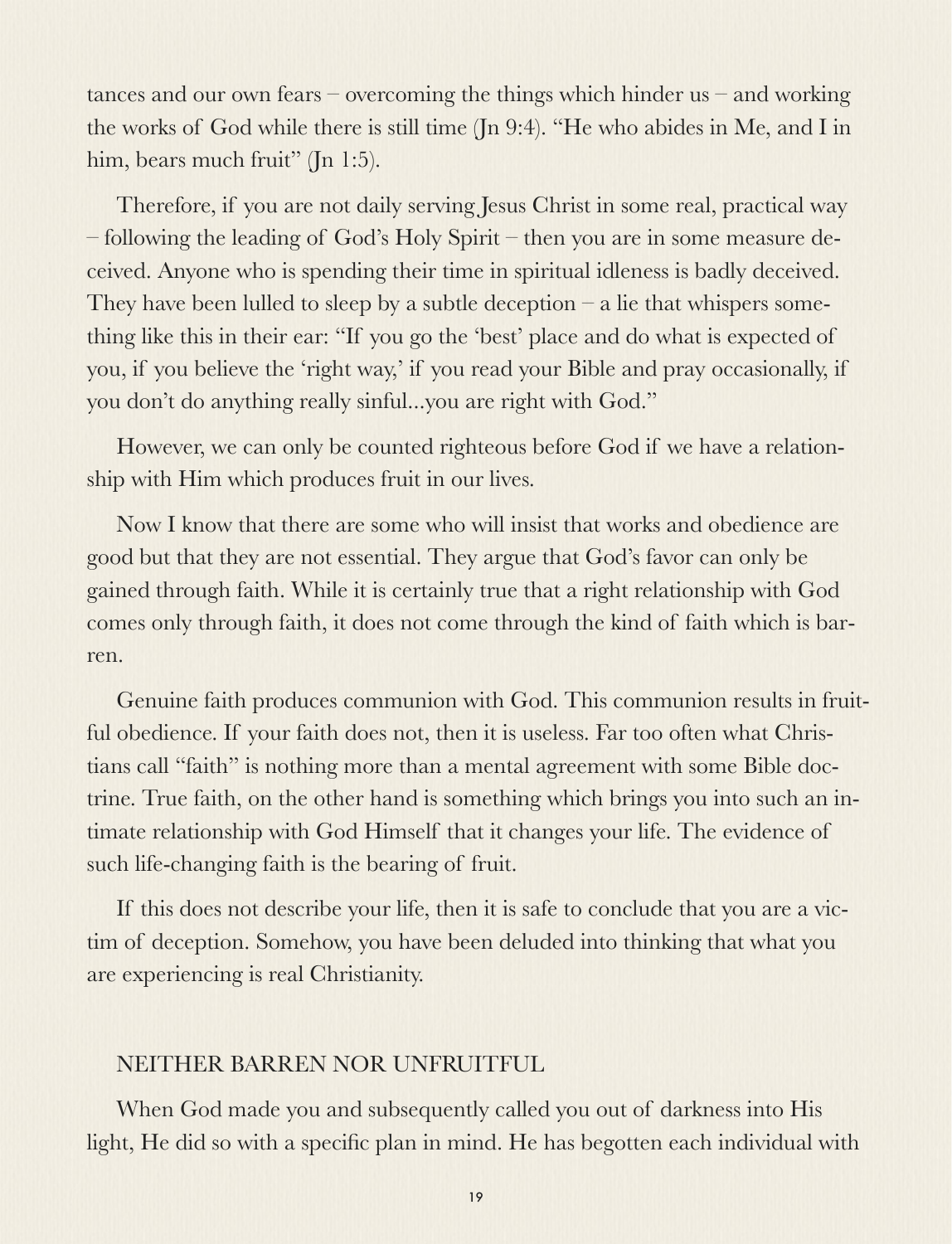the intention that they would accomplish certain things for Him while they are on this earth.

The Bible says that we were "created in Christ Jesus for good works, which God prepared beforehand that we should walk in them" (Eph 2:10). God has called us to be neither "barren nor unfruitful" (II Pet 1:8).

There is a job for everyone to do. There is a ministry within Christ's body for each one to perform. Christian work is not the responsibility of some special clergy or select few. There is no room for spectators among God's people.

It is incumbent upon every believer to discover God's assignment for their lives and then, through His grace and power, labor to accomplish it. His will is for us to bring forth much fruit – fruit which remains (Jn 15:16).

Of course Jesus is not asking something which we can accomplish with our own strength. Simply doing some kind of work in the church such as ushering, being part of the worship group or engaging in some kind of Christian ministry may not fulfill God's desires. It is quite possible to be very active, doing many "things," and still not be meeting God's standard.

On Judgment day, when we stand before His throne, all our works will be tested by fire. Only certain kinds of works will endure that test. These are the deeds which were initiated by the Lord Himself.These are not things which we have done "for God" but things which Jesus Christ has actually done through us. Since as Christians we now have the Spirit of God living within us, it is entirely possible, and in fact essential, to let Him become the source of all that we do.

As we grow in this experience, our lives will become increasingly fruitful. We will then be the channels through which Jesus is accomplishing His purposes in this world. These are the sort of works which will be approved when we stand before Him. These are the activities which were truly "wrought in God" (Jn 3:21).

What God is requiring of you and me is a life which is led by His Spirit. It is a life of obedience to His will. It is a life which will be filled with reaching out and serving others in Jesus' name, imparting to them what God is pouring into us.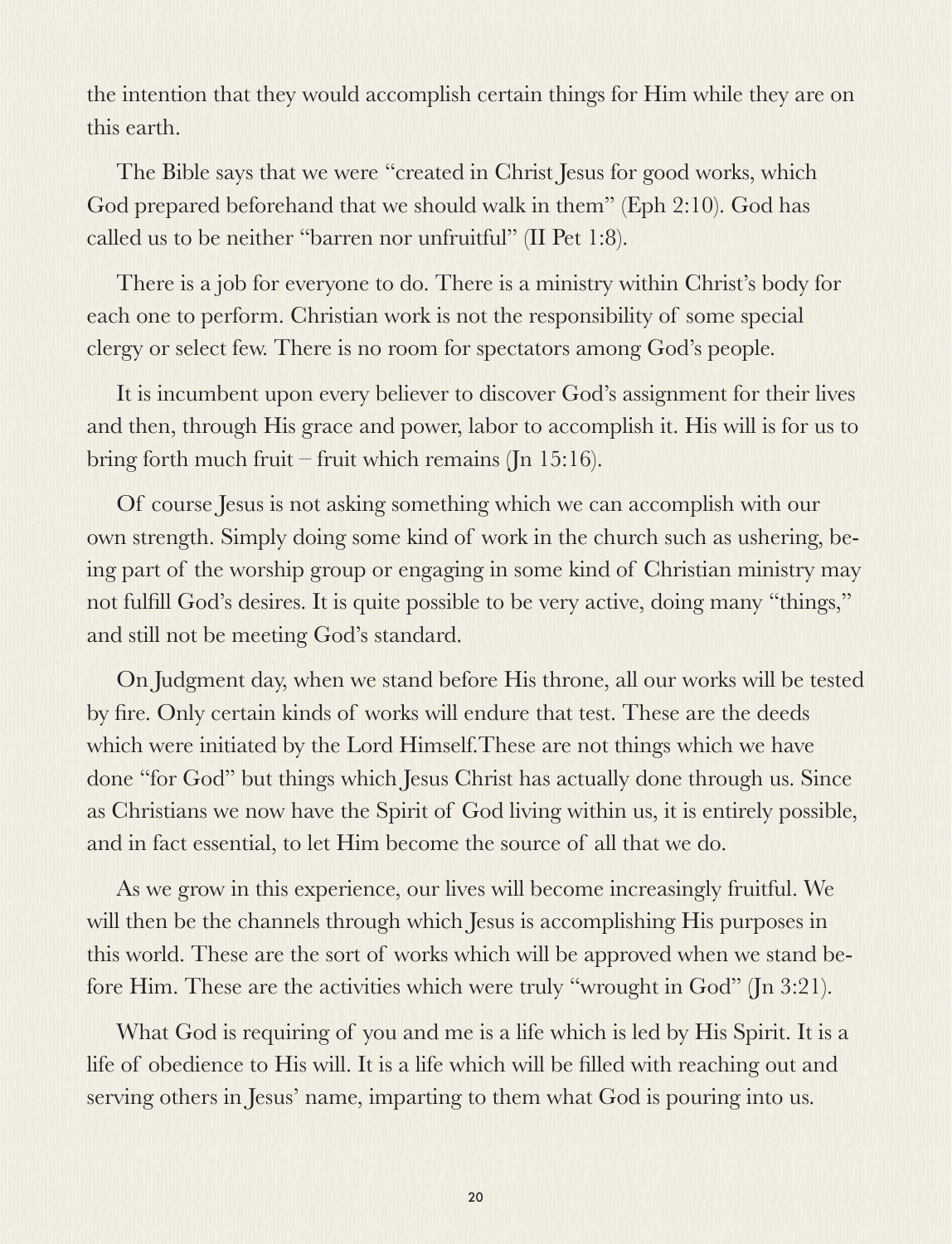Jesus Christ was our supreme example. He was always led by the Spirit. He was continually working the works of God (Jn 10:32). He was daily doing what He saw the Father doing (Jn 5:19).

Jesus was not living for Himself. Not one minute of His life was spent in selfserving activities. His entire existence was focused upon one objective – doing the will of the Father. If we are to be real Christians, being pleasing to our God, this also must be our experience.

The kind of lifestyle I am advocating here may be quite different from the one you are now living. You may be realizing that the foregoing description is quite unlike the life you now lead. If this is your situation, the solution is repentance.

You must humble yourself before God and admit that you have allowed yourself to be deceived. You must confess your sin of disobedience and present yourself to God afresh, telling Him that you are now completely His and that you are willing to follow Him anywhere.

Once you come to this position, you will certainly begin to experience God in a new and exciting way. He is continually looking for men and women who will do His will and so when He finds your heart genuinely open to Him, He will pour Himself out to you. Then you will be empowered to work the works of God on this earth. Then you will begin to experience genuine New Testament Christianity.

#### AWAKE, AWAKE

God is speaking to His people today. "Awake, you who sleep, arise from the dead, and Christ will give you light" (Eph 5:14). The kind of lives which we read about in the Bible and also in many Christian biographies were lives which were totally given to Jesus. They were lives whose only priority was God.

Now to get there from where you are today may demand a major restructuring of your priorities. It might possibly mean a change of occupation, employment or living situation. It no doubt will require abandoning many self-centered pleasures which now fill your life. It may necessitate leaving the safety and security of your own country, family and friends. It may even mean facing dangers of which you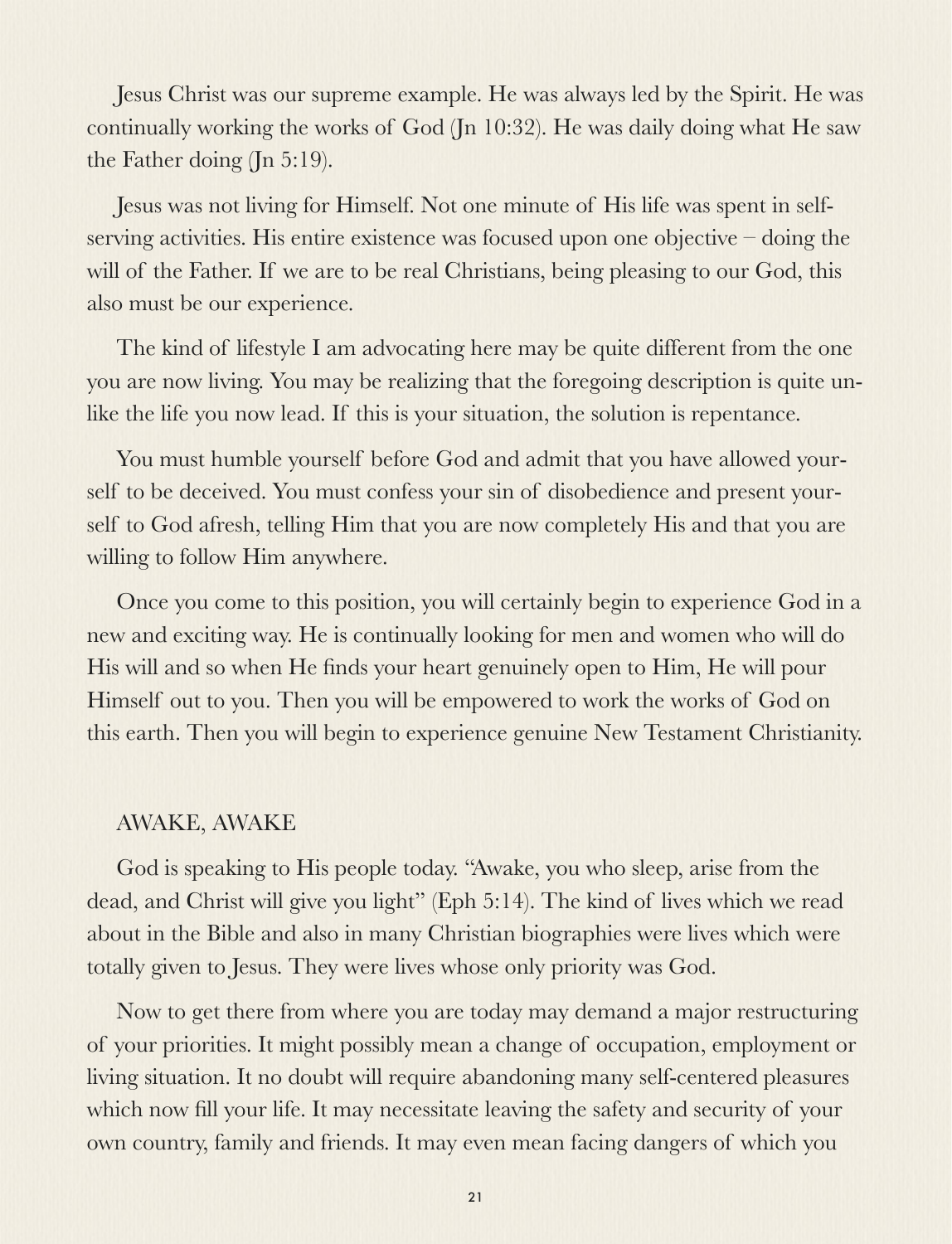have never dreamed or which you have secretly feared in your heart. But if your faith is genuine as opposed to simply a mental deception, then it demands action.

I cannot tell you what God might require you to do. Only He can reveal this to you. I am simply saying this: If you are doing nothing then you are not walking in faith and communion with God. He is calling you today to repentance and this repentance is no doubt going to involve some radical changes in your life.

I want to make it very clear here that I am speaking about a life of service, not success. The kind of life God requires of you and me is not an easy one. It is not composed of luxury, earthly power and self-gratification as so many preachers today would like us to believe. Instead it is a life of self-denial, sacrifice and difficulty.

We are discussing here a life which is poured out upon the Body of Jesus Christ – a kind of spiritual offering to the Father.

However, such an existence is also supremely satisfying. Nothing in this world can fill your inner emptiness like God. When you yield your life to Him and fill your moments with His service, He in turn will fill you with Himself. Jesus' desire is to express Himself to the world. And so, when He finds your heart open and ready, He will give Himself to you without reserve.

Do you desire this kind of experience? Does this strike some chord within your heart? Would you enjoy living this way? If so, please know that it is entirely possible. God is the same today as He has always been. He can do things in you and through you that you never dreamed possible.

Are you deceived? Only you and God can ultimately know. But as a friend and a brother, I warn you that it is especially easy to be enticed by the seducing spirits of this age and to be lulled to sleep by an easy Christianity.

The New Testament gives us abundant examples of men and women who got up and left all to follow Jesus. These were people who sacrificed everything for the sake of His name. They were doers of the word. They are the ones which were praised by God. They were the kind of people which God commands us to be.

By David W. Dyer